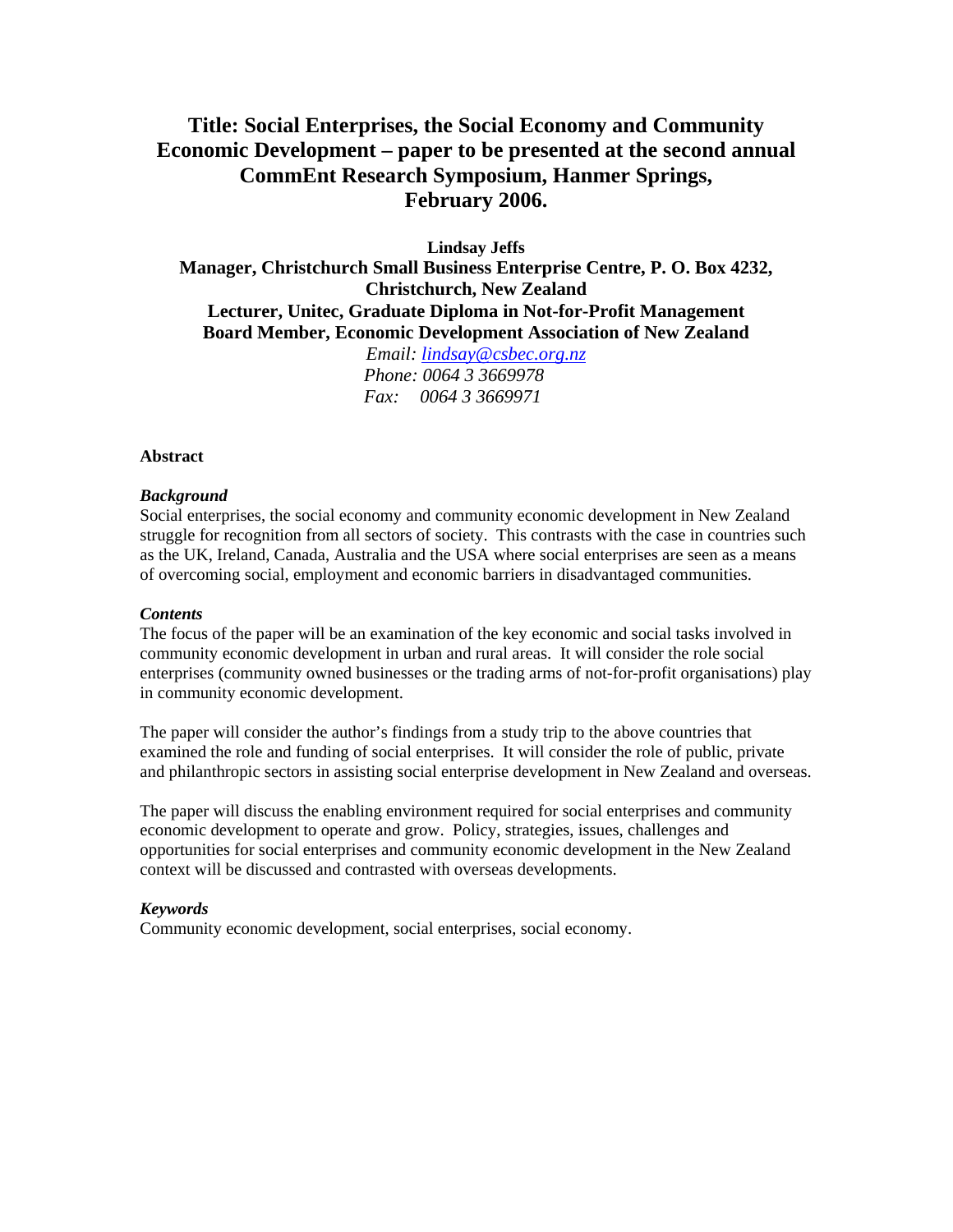# **1.0 Introduction**

The chosen perspective of this paper is that of a practitioner. It is informed by more than twenty years experience working in the small business and not-for-profit sectors, academic study of practitioner literature and information collected during the author's most recent study trip to the United Kingdom, North America and Australia. A comprehensive review of relevant academic literature has not been undertaken as workbased experience reveals that the work of most practitioners in this field is not substantially informed by academic literature or university publications. The paper makes extensive use of newsletters, magazines, websites, publicity material, government policy statements, industry colleagues, word-of-mouth, networks, field-workers, case studies, study trips and workshops. These are also the prime information sources of community economic development (CED) and social enterprise practitioners.

This paper has been written for the second CommEnt Research Symposium which has as its theme "COMMunity Engagement in ENTrepreneurial Economic Activity". The relationship of the theme to CED and social enterprises needs consideration.

The paper questions the common assertion by the New Zealand and Australian private business sector and the central and local government sector that CED and social enterprises are on the fringe of mainstream socio-economic development. It considers the history of community development in New Zealand; the underlying issues - be they social or economic and the individual, community and political drivers. It also looks at communities that have engaged in the process; the methods used; the activities undertaken and the outcomes.

The paper examines New Zealand's position in the changing international environment of the social economy and CED. It suggests that CED and social enterprises are an essential ingredient in sustainable social and economic development and often environmental and cultural realities. They can achieve community engagement and entrepreneurial activity whilst addressing social, economic, environmental and cultural issues in advantaged and disadvantaged urban and rural communities.

If CED is to have the potential to address social, economic, environmental and cultural issues in advantaged and disadvantaged urban and rural communities then an enabling environment will be required. The challenge is for New Zealand authorities, practitioners and academics to examine local and overseas developments, develop appropriate models and trial new approaches.

## **2.0 Definitions**

Before the role of social enterprises in CED can be discussed in depth it is necessary to clarify the terminology being used in this paper.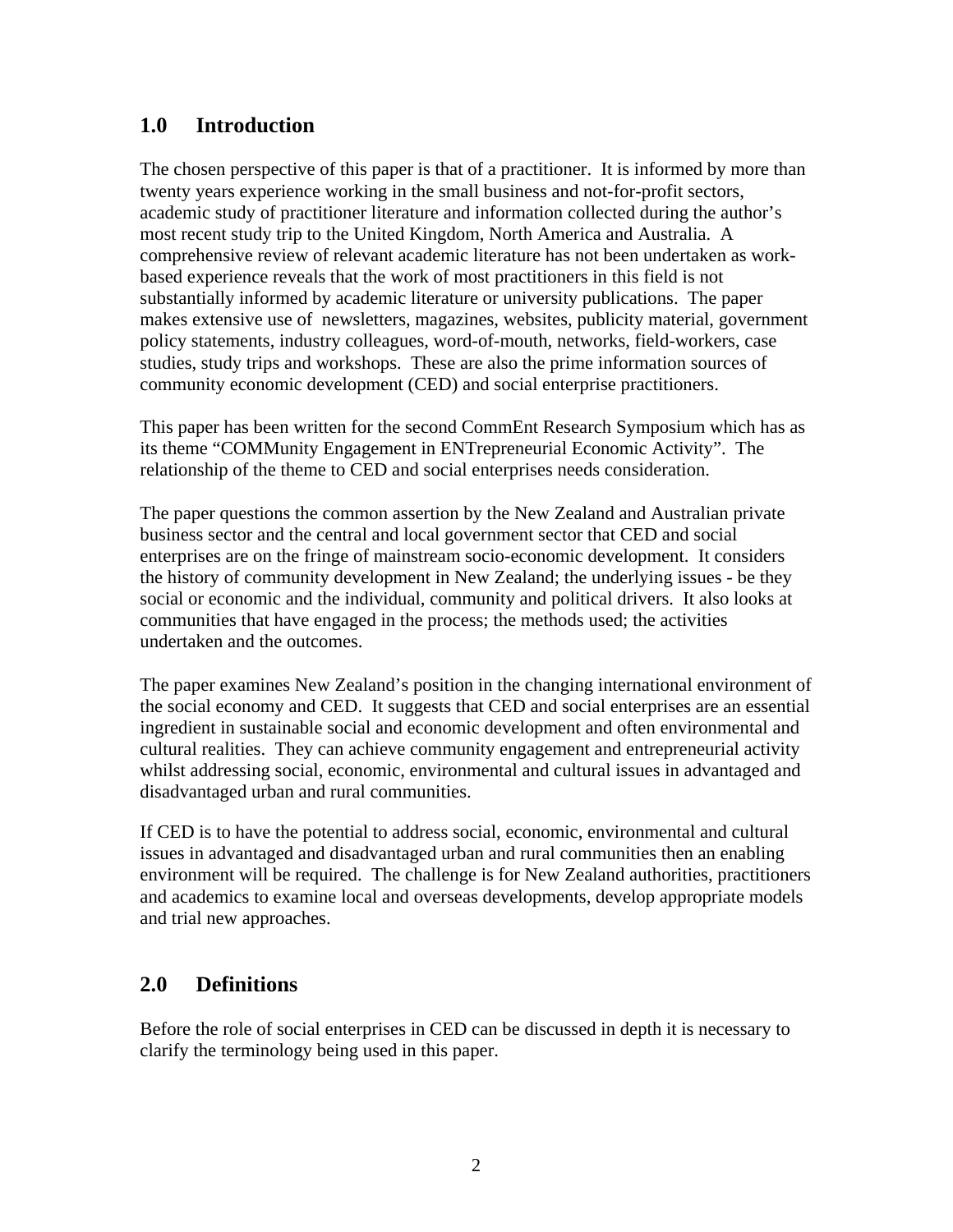### **2.1 Economic Sectors**

A nation's economy is often divided into three broad categories. The private (first sector) which is privately owned, involved in trading, market driven and profit orientated. The government (second sector) which is publicly owned, non-trading and with planned service provision. The community and voluntary sector (third sector) which is socially owned, orientated towards non-personal profit, self-help, mutuality and social purpose. (*Pearce, Social Enterprise in Anytown, 2003)* 

### **2.2 Community Economic Development (CED)**

Kenyon suggests several definitions of CED including "a sustained and united effort by the whole community to improve their local economy and quality of life by building their capacity to adapt and benefit from global economic changes" or "it is about local people taking responsibility for their economic future. It involves processes of identifying and harnessing community resources to stimulate economic activity" or " it is based on the simple premise that each community has within itself or within its grasp, considerable capacity and opportunities to influence its economic and employment future." *(Kenyon, www.bankofideas.com.au)* 

### **2.3 Social Economy**

Pearce describes the social economy as being comprised of community and voluntary organisations that "…are primarily engaged in trading; their purpose is social but they achieve their purpose by being in business, by making products and providing services which are sold in the marketplace". (*Pearce, Social Enterprise in Anytown, pg 28)* Such organisations would include community enterprises, social firms, social businesses, mutuals, fair trade companies, voluntary organisations and charities that trade and many worker co-operatives.

### **2.4 Social Enterprises**

Whilst there are many definitions of social enterprises the United Kingdom Department of Trade and Industry (UKDTI) definition is widely accepted.

"A social enterprise is a business with primarily social objectives whose surpluses are principally reinvested for that purpose in the business or in the community, rather than being driven by the need to maximise profit for shareholders and owners." (*DTI, Social Enterprise A Strategy for Success 2002 Pg. 14)* 

Pearce describes social enterprises defining characteristics as:

- 1. Social purpose or purposes.
- 2. Engaging in trading.
- 3. Not distributing profits to individuals.
- 4. Holding assets and wealth in trust for community benefit.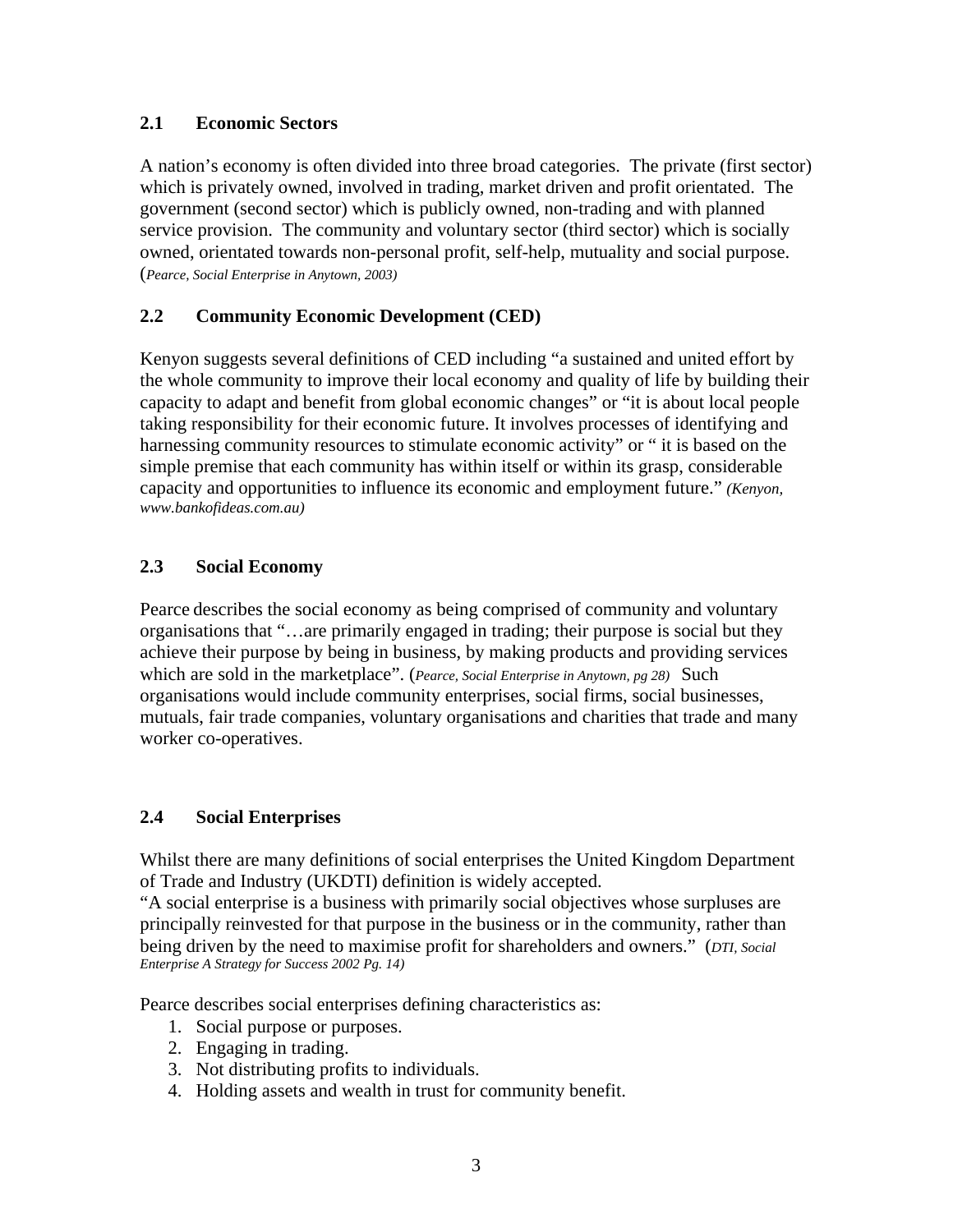- 5. Democratically involving members in the governance of the organisation.
- 6. Independent organisations accountable to a defined constituency and to the wider community. (Pearce, Social Enterprise in Anytown, pg 31/32)

# **3.0 Background**

The roots of Canadian CED can be traced back at least 12,000 years. Communities, to cope with the effects of hunger, disease and war, needed to be as self-sufficient as possible in food supply, to trade and form alliances that provided other resources and tools, to determine a communal allocation of resources and to work within the natural environment. *(Cabaj, CED & Social Economy in Canada, Making Waves, 2004)* The community was the social enterprise (community or collectively owned businesses) and therefore social enterprises are probably the archetypal business form.

The same is true for Maori in that "… in pre-European times…. all economic development work – based as it was on the whakapapa-based collectives (including the collective wealth and well-being) of iwi, hapu and whanua communities – could be said to be CED." *(Howard, Community Economic Development in Northland, 2004)*

Howard suggests that in Western Europe the starting point for CED and social enterprise may have been the social and economic system based on "the commons" where the uses of land and resources was negotiated between families and communitarian values dominated. *(Howard, Community Economic Development in Northland December 2004)*

Other writers such as Pearce and Birkholzer trace the European origins of social enterprise to the medieval guilds of workers and other socio-political movements, which stressed the importance of working together for a common social and economic purpose. Pearce and Birkholzer suggest that the birthplace of the modern form of CED and social enterprises is the co-operative movement of the 1840's onwards. (*Pearce, Social Enterprise in Anytown, 2003. Birkholzer Bauhaus Dessau Foundation (Ed.), Peoples Economy: Approaches Towards a New Social Economy in Europe*, *1996)*

In post European New Zealand, the co-operative movement played a crucial role in the social and economic development of New Zealand. Land based industries such as freezing works and dairy factories were built on co-operative principles as farmers recognised the need to act co-operatively to process and market their products. Urban based co-operatives in the retail, insurance and banking sectors were also established between the 1880's to 1930's to provide workers with access to reasonably priced food and services. Many of these traditional co-operatives proved to be successful businesses and several survive today

In the 1970's traditional co-operatives in New Zealand were joined by craft and life style co-operatives (and collectives) created as a response to the oil crisis, Britain's pending entry into the European Economic Community, economic slow down and rising unemployment. Many such groups used establishment funding (SCOPE) from the Department of Internal Affairs.

A decade later in the 1980s work trusts were formed by enterprising community agencies and some local councils. Some later combined together to form employment resource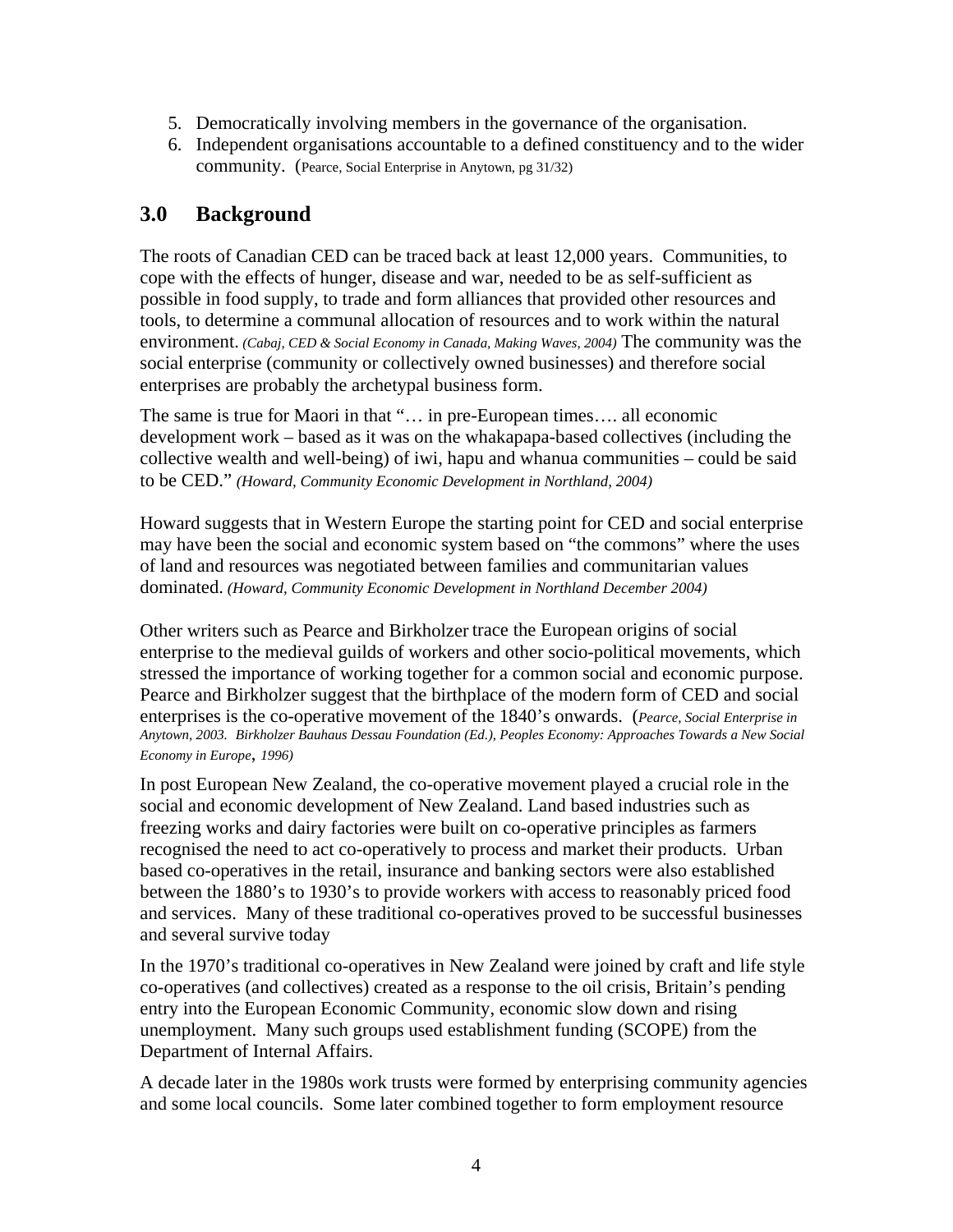centres which developed enterprise skills training and advisory services to assist unemployed people entering into self-employment using government support packages. Others developed managed workspaces or business incubators.

In 1990, a new government agency, under the Department of Labour, called the Community Employment Development Unit (changed to Community Employment Group (CEG) in 1991) was established to promote CED. Funds became available for the establishment of social enterprises (community businesses) to overcome rising levels of unemployment, promote local economic development and address environmental issues. In 1992, CEG launched the Be Your Own Boss training, support and advisory package aimed at disadvantaged individuals and communities.

The 1994 Employment Task Force report advised government to empower communities to find solutions to their own problems and provided the rationale for the National Government to continue to support CED and provide training for the unemployed through courses run by polytechnics or private training establishments. Some local councils, in response to such government initiatives, established their own development agencies/corporations to encourage economic development and to provide specific programmes for unemployed people entering the labour market.

In the later 1990s the National Government closed Business Development Boards (established in the late 1980s) and redirected funding towards regional development. This resulted in most of New Zealand's councils creating development trusts or enterprise agencies to access available funds. These agencies placed increasing importance on private sector business development, attracting overseas investment and inward migration strategies. In 1998 CEG was also moved from the Department of Labour to Work and Income New Zealand with a change in emphasis.

The Labour Government elected in late 1999 remodelled the public sector and introduced a raft of policy initiatives aimed at increasing the country's economic growth. These included promoting regional development, the creation of business clusters, venture capital funds, business innovation centres and export-led growth strategies. In 2000 CEG was moved back to the Department of Labour as a result of community lobbying and its budget increased. New programmes such as the Community Employment Organisation and Social Entrepreneurs Award Scheme were introduced. With declining unemployment in 2003s emphasis shifted towards inward migration and skills shortages.

In response, to these changing economic and political circumstances third sector agencies responded by developing trading arms to create income generating activities to overcome funding deficits. These new social enterprises were often in the arts, environment, health, housing, land development, recreation, tourism and community revitalisation sectors.

In addition, many Maori or iwi-based organisations, had from the late 1980's started social enterprises as means of fulfilling both social and economic missions. Government funding for these early initiatives was small or non-existent although fieldwork support was made available from the Department of Internal affairs and later CEG and Te Puni Kokiri. The development of iwi-based social enterprise development has increased following Treaty of Waitangi claim settlements.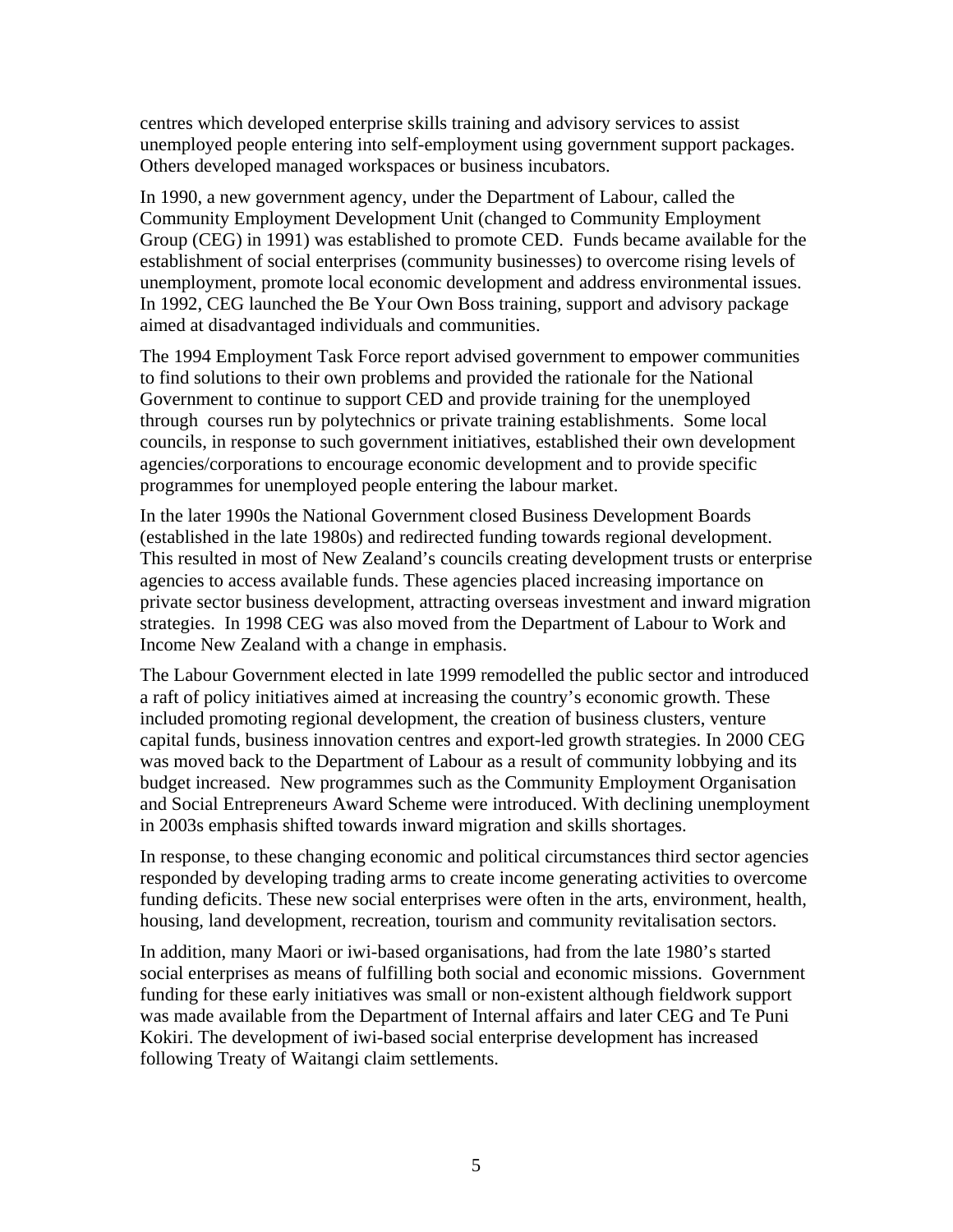However, the increasing level of government support for CED and social enterprise proved to be short lived. In 2004, some recipients of the CEG funded Social Entrepreneur Award Scheme were accused in the media and parliament of not spending the money allocated correctly. These accusations, coupled with some other failed projects, led to the closure of not only the programme, but also the agency. The CEG programmes that survived were transferred to other government departments particularly the Ministry of Social Development which has a welfare and labour market opportunities focus rather than a CED focus. As a result of this decision both the levels of funding and support services available to people and communities is now severely restricted.

As a consequence during the last ten years New Zealand has slipped from being a world leader in CED to a laggard. The key contrast between the recent New Zealand experience and that of the UK and Canada has been the absence of reflection on the economic realities which suggests that even in times of prosperity the need for CED increases, as Western countries experience a dual economy of mainstream growth and chronic pockets of poverty.

Tony Blair (UK Prime Minister) says disadvantaged communities and individuals suffer from *market failure* as neither the private sector nor government schemes can overcome the problems or address the needs at the community level. This view has also received support from the OECD, *(OECD, 1999:20)* and the Canadian Federal Government.

Social enterprises are being actively encouraged by the UK and Canada as a means of overcoming social, employment and economic barriers in disadvantaged communities. In these countries much is made of social enterprises ability to address cultural, environmental and social issues by promoting CED, driving up productivity and competitiveness and contributing to socially inclusive wealth creation. Support from government has been forthcoming through major social enterprise funding increases; new initiatives to ensure that CED becomes part of mainstream economic development; the appointment of Ministers with specific responsibility for social enterprises and the creation of Government departments with a focus on social enterprises.

Current business support services in these countries have been expanded to include providing advice to social enterprises. In the UK the Department of Trade and Industry has established a specialist social enterprise unit which produced a series of reports on social enterprise. (*DTI (UK), Social Enterprise*: *A Progress Report on Social Enterprise: A Strategy for Success*, *2003*. *DTI (UK*), *Public Procurement: A Toolkit for the Social Enterprise Sector*, *2004*.) The devolved governments in Scotland Wales and Northern Ireland have likewise produced reports (*Department of Enterprise, Trade and Industry, Developing a Successful Social Economy, 2004).*

In Ireland, the Irish National Development Plans provide a mechanism by which the government, private, trade unions and community/voluntary sector agree on common economic goals and priorities for a seven year period. This centralised approach to economic development is very different from other Great Britain countries. Despite Ireland's rapid economic growth over the last decade the Irish government acknowledges that the benefits of economic development have not been shared across all sectors of the economy or geographical areas. (*Department of Community, Rural and Gaeltacht Affairs Many Communities A Common Focus: Strategy Statement 2003)*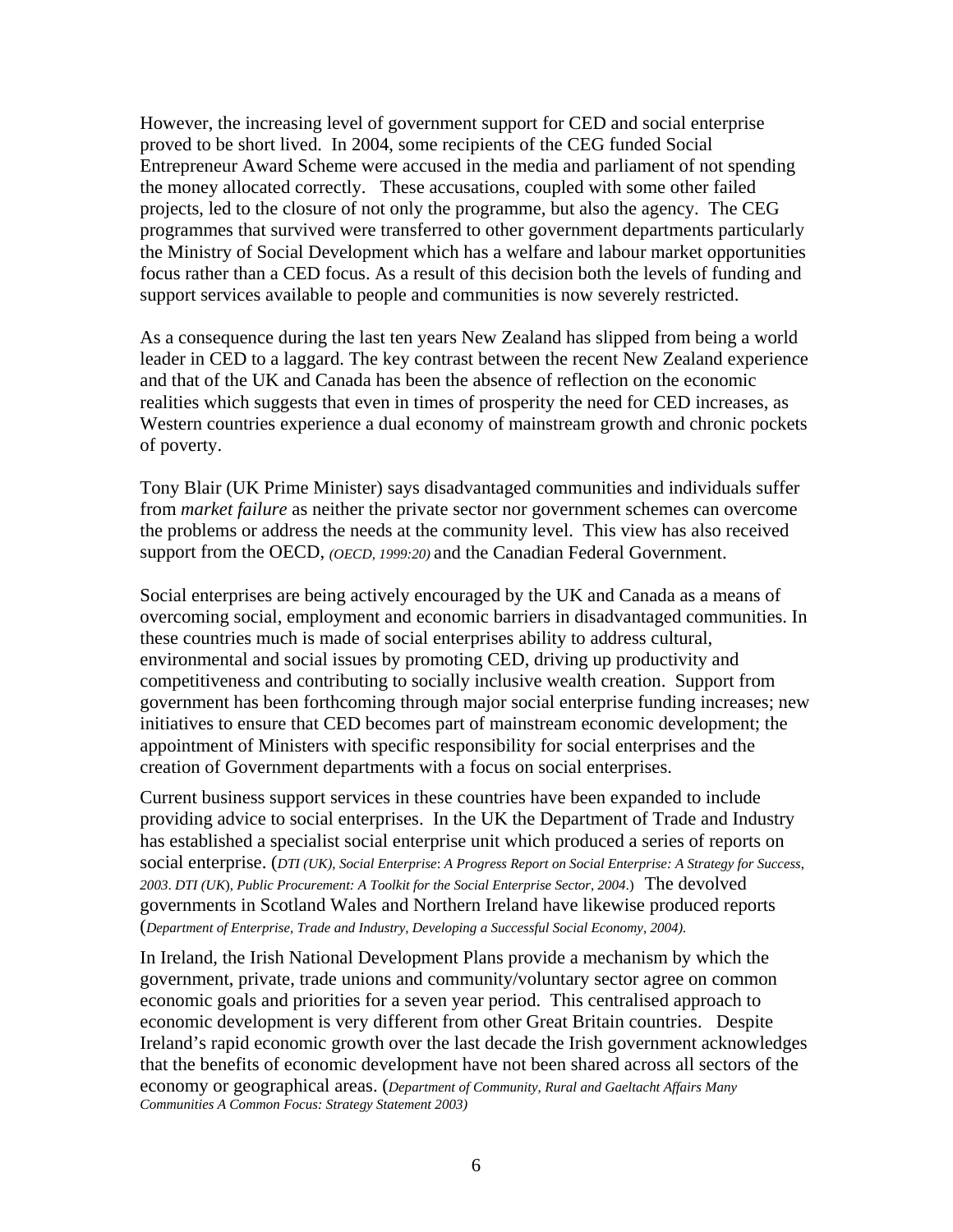The Australian federal government has provided funding towards several social entrepreneurs conferences held between 2001 and 2003 and towards the establishment of a national social entrepreneur network. .

In the UK and Canada social enterprises are expected to fulfil a broad mandate including enabling local neighbourhood regeneration, providing new models of public sector delivery and assisting in developing an inclusive society and active citizenship. This expectation is not evident in New Zealand where the drivers for social enterprise and social entrepreneurship are employment, environmental management and trading ventures for not-for-profit organisations. In Australia, whilst it is acknowledged that organisations such as WorkVentures have played a significant role in social enterprise development, the drivers of social entrepreneurship are largely organisations such as the Brotherhood of St. Lawrence, Adelaide Central Mission, The Benevolent Society, and The Smith Family; plus writers such as Barlett *(Barlett, [Smart City: Social Entrepreneurship and](http://www.engagingcommunities2005.org/abstracts/S56-bartlett-l.html)  [Community Engagement in a Rural Regional City](http://www.engagingcommunities2005.org/abstracts/S56-bartlett-l.html), 2005*) and Botsman *(Botsman. & Latham*; *The Enabling State, 2001)* politicians such as Latham (*Latham, Social Entrepreneurship and the Welfare State, 2001*) and indigenous activists such as Pearson *(Pearson, SEN Conference Dinner Address, 2002*) who are predominantly interested in welfare reform.

The failure of New Zealand to keep pace with the changing environment for CED and social enterprises can probably be traced to the predominant socio-economic and political ideologies that have shaped New Zealand since 1984 and marginalized the social economy sector. The New Zealand economic landscape has changed considerably over the last two decades. The nation has moved from one of the most regulated to one of the less regulated economies in the world. This transformation has been well documented and its effects on the social, environmental and cultural fabric of society widely debated (*Easton 1997, Jesson 1987 & 1999, Kelsey 1993, 1997 & 1999)*.

New Zealand society from the 1930s to the mid 1980s considered social issues such as unemployment and housing as the collective responsibility of society. Consequently, local and national governments accepted responsibility for addressing such issues.

However, with the introduction of new right philosophies the responsibility for social and economic disadvantaged was moved to the individual. This remains true today despite the rhetoric espoused by Labour Government. This shift from a community to an individual focus was exemplified by the Social Entrepreneur Award Scheme launched in 2001 providing funding support not to the social enterprises but directly to the individual.

As a result of the current emphasis on private business development and state sponsored initiatives, CED in New Zealand is marginalised from mainstream economic and social development thinking, policy development, funding and support services.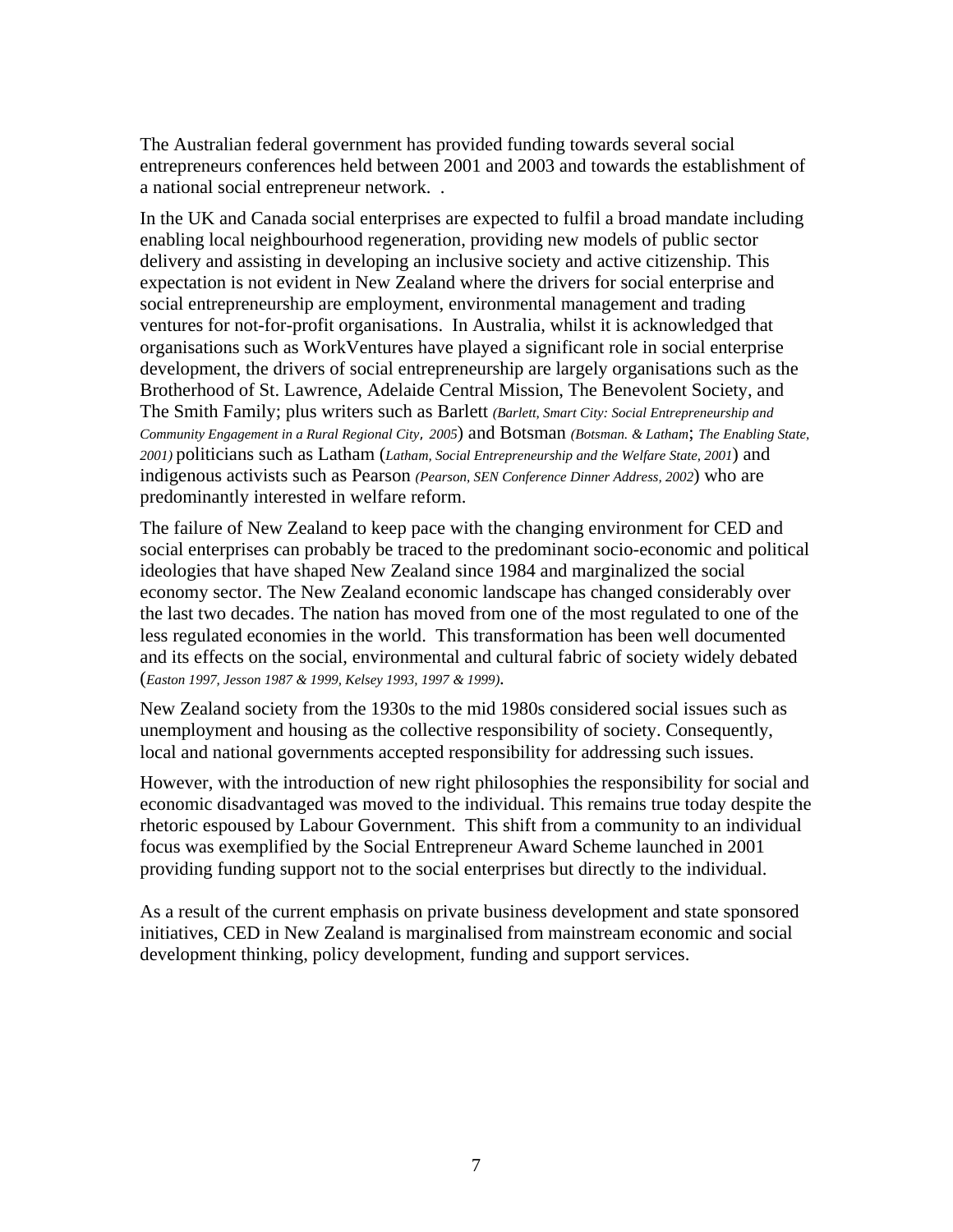# **4.0 Relationship of Community Economic Development and Social Enterprises**

Cabaj states "So much of human history is about communities that mainstream society has forgotten or pushed aside….Natural and spontaneous market forces leave them behind. .. All too often, dominant elements of society pointedly exclude them.………Communities respond to this exclusion in many different ways……many turn to violence…. many have simply withered away. .*…(others have a)* history of people organising and innovating to defend the ties that bind them together and survive, even prosper." (*Cabaj, CED & Social Economy in Canada, Making Waves, 2004 pg.12)*

This latter process is CED at work with local communities responding to local issues and events.Lewis argues CED involves the struggle of citizens living in disadvantaged communities to reinvigorate the places they call home whereas the social economy approach focuses on collectively owned enterprise development that achieves social goals.*(Lewis, Common Ground, Making Waves, 2004 pg 7)*

Lewis argues that to build socially inclusive, sustainable and thriving local economies and communities, five social and five economic tasks need to be achieved:

### **Social Tasks**

- Access to quality **Education**
- Affordable **Housing** and **Food** security
- **Health and safety**
- Opportunities for **Culture** and **Recreation** pursuits
- **Social supports** that encourage civic participation, strengthen families, and collective and individual aims.

## **Economic Tasks**

- **Local equity** and **ownership** to ensure that local interests are paramount influences on local business decisions
- **Accessible credit** for marginalized people and social enterprises
- Preparing **People** to become competent employees and employers
- **Physical infrastructure**
- **Planning, research and advocacy** that enables good local decision-making

*(Lewis, Common Ground, Making Waves, 2004)* 

.

Lewis illustrates the connectedness of CED and the social economy in the diagram over the page: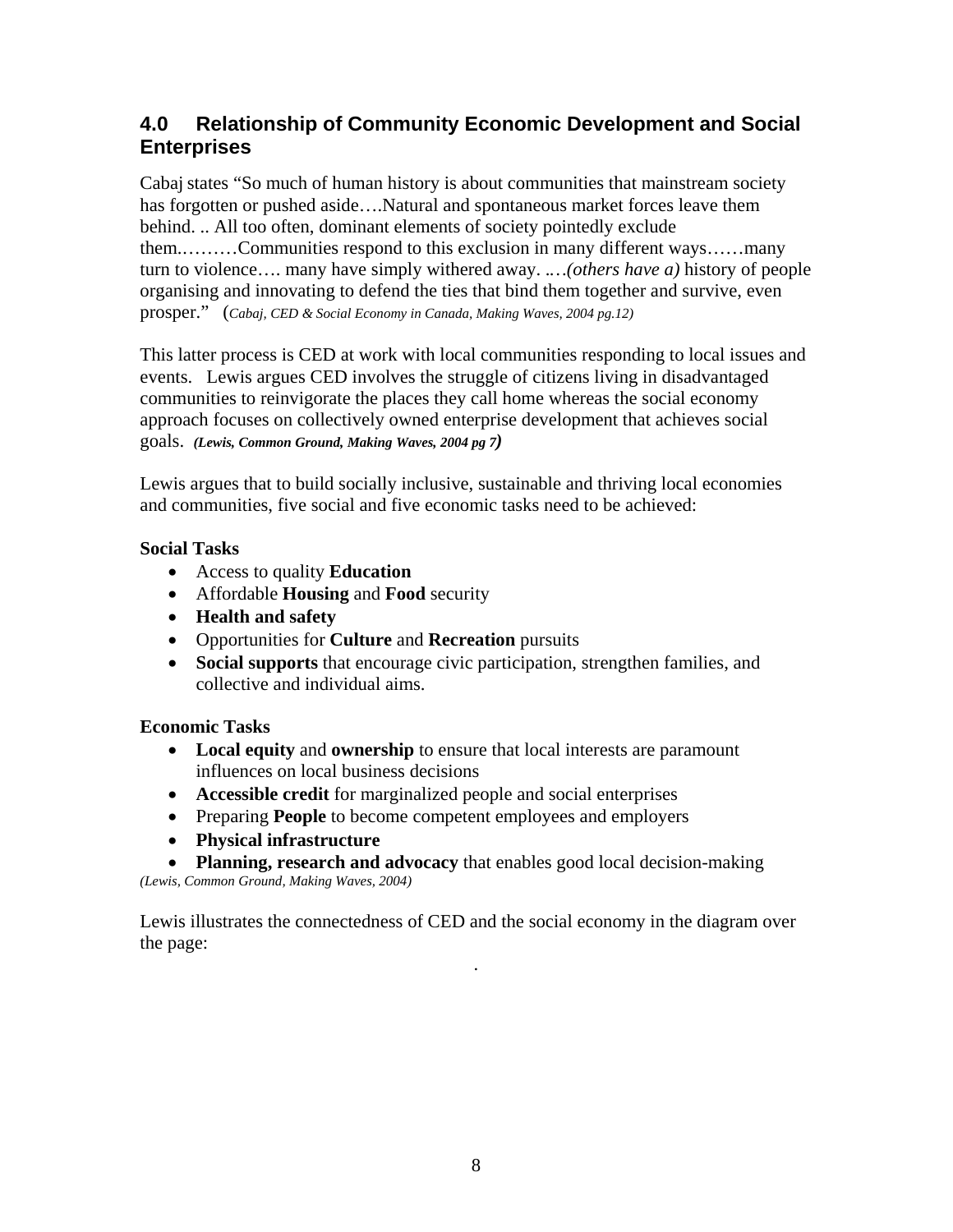

*(Lewis, Common Ground, Making Waves, 2004 Pg 11)* 

Social enterprises are one of the results from local communities addressing such key economic and social tasks and may operate in any sector of the economy.

The benefits from using the social enterprise approach may include the following:

- $\triangleright$  Catalysts for social and economic change
- $\triangleright$  Contributors to reducing unemployment
- $\triangleright$  Creators of spin off businesses
- $\triangleright$  Promoters of civic pride
- $\triangleright$  Attracters of external investment
- $\triangleright$  Increased local ownership of local assets
- $\triangleright$  Builders of social capital
- $\triangleright$  Developers of national business icons

In recent years in the UK, Ireland and Canada the fastest growth areas for social enterprises that derive all or some of their income from trading (at least 25%) have been in the fields of:

- Social housing (often co-operatively owned) for example Coin Street Community Builders, London
- Urban and rural regeneration for example Creggan Enterprises Derry, Northern Ireland and the LEADER programme in the Western provinces in Ireland.
- Community owned wind farms such as Cumbia and the proposed joint venture Arts Factory and United Utilities Green Energy Ltd wind farm in Rhonda Fach Wales.
- Environmental/recycling projects for example Fairfield based at the Fairfield Produce and Fruit Market in Manchester
- Ownership and management of community facilities for example Greenwich Leisure Ltd
- Specialist banks such as Charity Bank, Triodos Bank and Unity Bank
- Credit Unions for example Vancouver City Savings Credit Union (VanCity)
- Community Foundations for example the San Francisco and Vancouver Community Foundations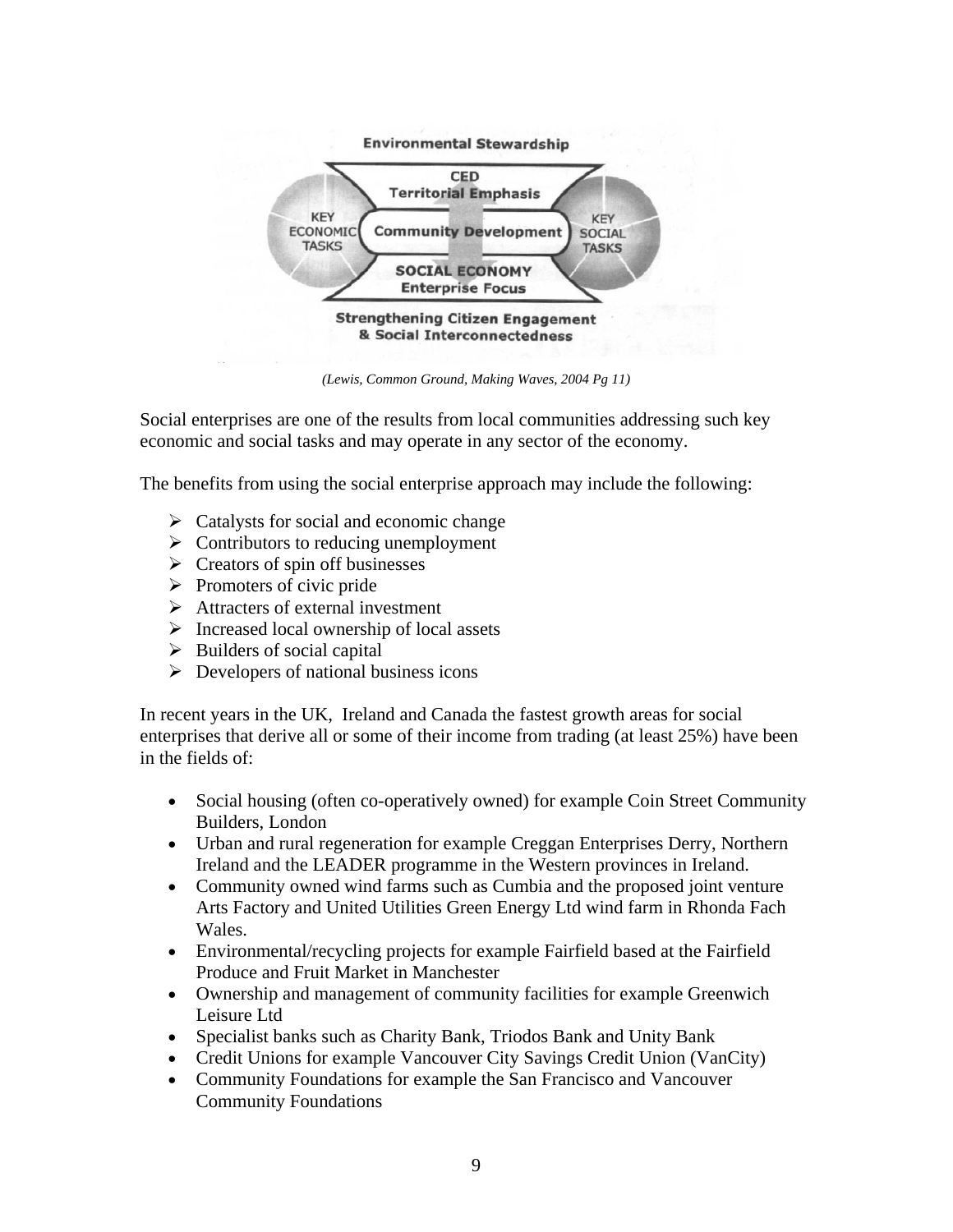- Community Development Financial Institutions (CDFIs) in the USA and the UK.
- Social investment funds for example the Irish Social Investment Fund and the Canadian Community Economic Development Investment Funds.
- Co-operatives such as the Wales Co-operative Centre and the Canadian Cooperative Association.
- CED and Social Enterprise Networks and Coalitions In the UK, the national Social Enterprise Coalition and regional networks including Liverpool, Bristol, London, Sunderland and Birmingham.

Social enterprises therefore are an intrinsic part of any economy and are at the forefront of providing the infrastructural support mechanisms required for successful community development and ultimately the economic well-being of the whole society.

# **5.0 The Building Blocks of Economic and Social Development**

A key aspect of any CED strategy is enterprise development. Such development may include social enterprises, entrepreneur development, business incubators plus services aimed at business retention and expansion.

Social enterprises fulfil several vital roles in CED environments. Some are on-going functions whilst others are project or business specific. In all cases they provide building blocks to a healthier, thriving community. Outlined below are several economic development roles with examples from the New Zealand environment.

### **5.1 Permanent Roles**

### A. Stimulating Business Generation

In deprived communities, or those suffering from a major turmoil, traditional private sector businesses tend to withdraw from the region or close as they are unable to operate safely or profitably. As the businesses withdraw a cycle is created whereby raising unemployment results in reduced income in the district, leading to increased crime, declining health of the population, the breakdown of social structures and less civic participation. Many remaining businesses operate in the black market as people attempt to either produce income or supplement welfare support. The result is a ghetto or ghost town as people leave the area. To re-establish such areas people have to work collectively and mutually to achieve common social and economic purposes rather than pursue individual goals. This is the stage at which social enterprise is created. The success of the social enterprise provides a signal to privately owned micro and small businesses that they can safely re-enter the community. Upon their establishment larger medium sized businesses and often government agencies will also return to the district and complete the cycle.

Examples of such a business generation cycle can be seen in New Zealand in the rural centres of Kaikoura and Westport. (*Lancaster, Communities of Enterprise, 2000).*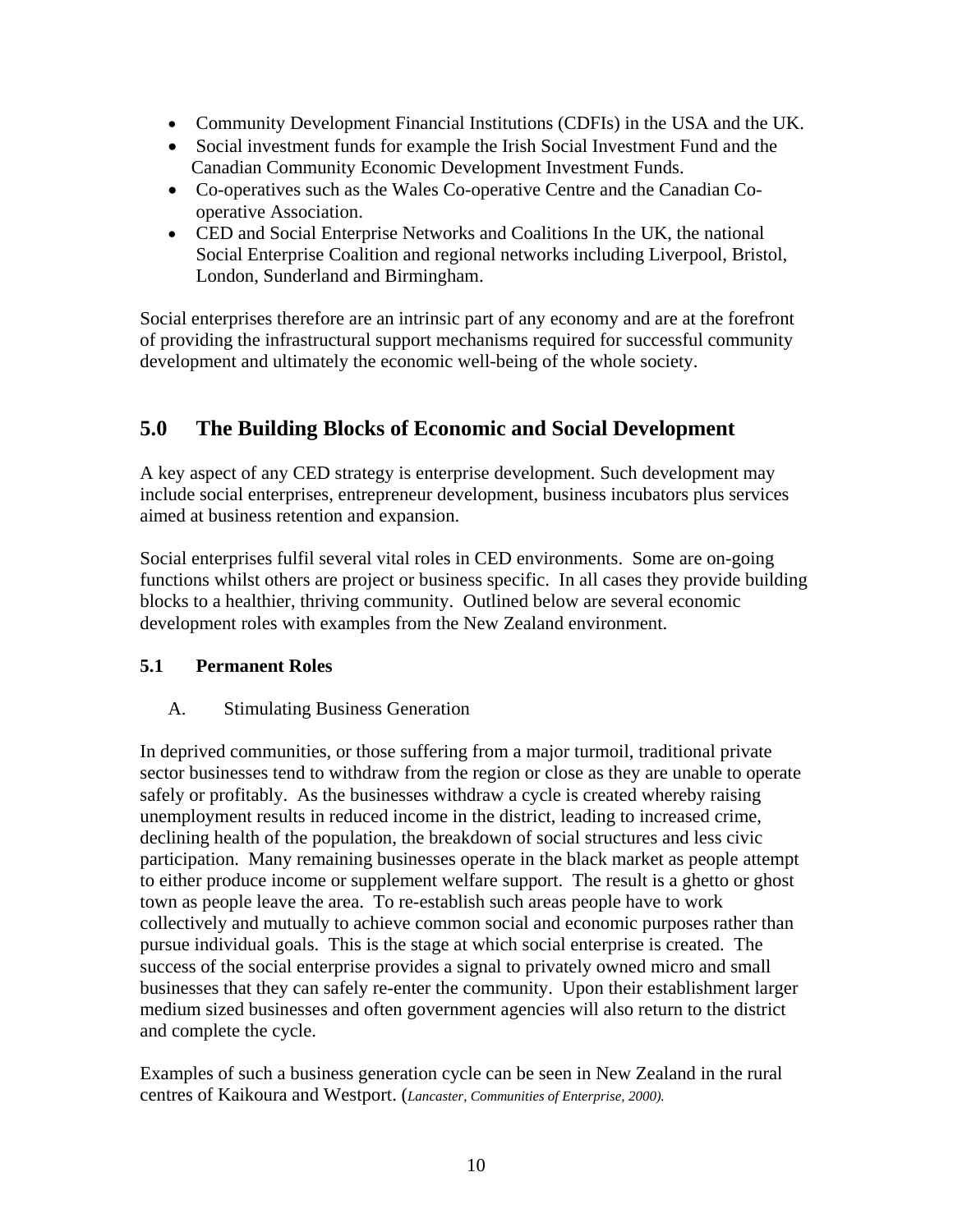B Providing a Bridge Between Economies

The existence of a dual economy in many Western countries is well recognised overseas. "Bypass(ed) by the regional or national economy some places and citizens still experience a vicious cycle of social and economic decay that consigns them to unemployment, business failure, family stress, crime, deteriorating housing, poor health and other ills". *(Lewis, Common Ground, Making Waves 2004 pg. 7)* 

Without the bridge provided by social enterprises between mainstream and disadvantaged communities social exclusion would be compounded with disadvantaged communities reliant upon mechanisms of the state or philanthropy to move people from a disadvantaged to advantaged status. However, the state's record, and that of the philanthropic sector, in providing such support is, at best, uneven.

In New Zealand, the role of social enterprises in re-igniting and linking elements in the local economy is best illustrated by Kaikoura's Whale Watch and Kaitaia's Community Business and Environment Centre. (*Lancaster, Communities of Enterprise, 2000).*

C Offering an Alternative to the Mainstream Economy

Social enterprises always have a place in the economic life of a nation. They are part of the normal economic cycles maintained by the people in society who prefer to work mutually and collectively rather than market place values, competition and individualism. Such examples can be seen in the continuing role in New Zealand of credit unions, (Hawke's Bay Credit Union), building societies (Southland Building Society, PSIS), community owned banks (TSB), co-operatively owned buying groups (CRT) and community owned mutual associations (Farmers Mutual Insurance, AMI and AA Insurance).

Social enterprises are a significant industry sector in their own right. Official statistics suggest that the social economy accounts for 6% of GDP in the UK, 10-12% of GDP in Canada and a similar figure in the EU. (The difference between the UK and other figures is due to inclusion and exclusion categories – in the UK mutuals, retail and agricultural co-operatives are excluded.) Comparative New Zealand figures will not be known until late 2006 when Statistics NZ publishes its satellite accounts on the not-for-profit sector.

D Addressing Social, Environmental and Economic Problems

In New Zealand, like most Western societies, there are several entrenched social, economic and environmental problems that private sector businesses tend to ignore as they are commercially unprofitable. In certain circumstances they may even actively campaign against potential solutions. Such examples include air and water pollution, waste management, public transport, housing for the elderly and child-care. In addition, government is frequently unwilling to address such problems due to budget constraints.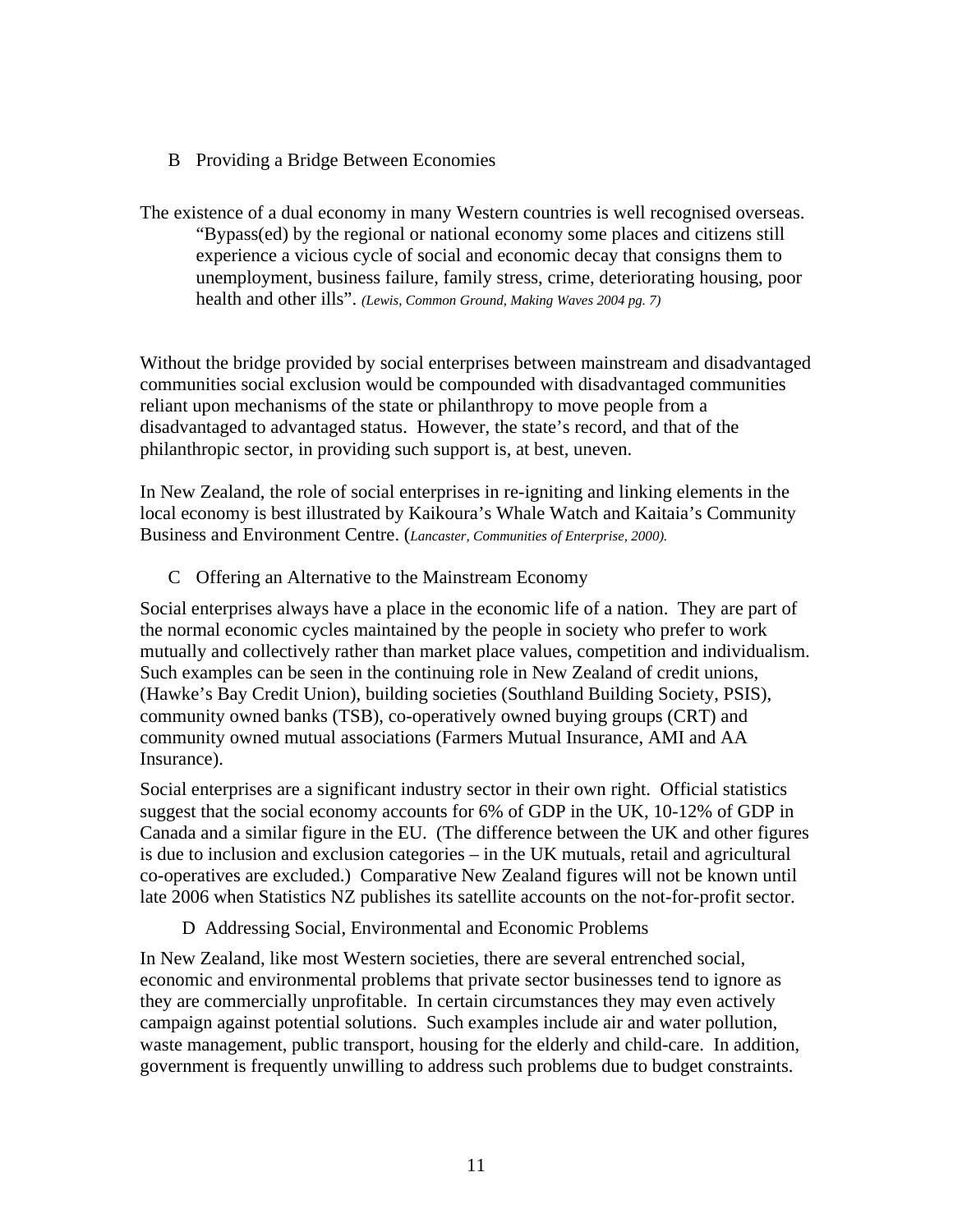As a consequence many entrenched social, economic and environmental problems are left to the social enterprise, community and voluntary sectors and the family or household unit to solve using voluntary labour and charity with support from the philanthropic community.

A linked issue is the subject of sustainable business practices. To be sustainable a business needs to balance conflicting requirements – namely the maintaining of efficiency and cost-effectiveness whilst remaining environmentally friendly, ecologically sound and socially responsible. For privately owned businesses whose primary reason for being is to make personal profit, the social and environmental perspectives are normally 'add-ons' that fulfil the owner's social conscience or for public image purposes. For example, The Warehouse, a large New Zealand retailer, has adopted many socially and environmentally friendly practices and produces triple bottom line accounts yet it continually urges customers to buy more products and thereby promotes growing consumption of finite resources. For social enterprises, the social and environmental perspectives are at the heart of the business. Profit making is required to keep the business financially sound and to meet economic obligations to the community, but it is not its prime purpose.

### **5.2 Specific Roles**

### A Challenging the Mainstream Social and Economic Paradigms

The social enterprise model is a reminder that there is more than one way to address social and economic issues. Writers such as Hazledine suggest that the current economic model operating in New Zealand is based on economic rationalism and supports individualistic free trade, open markets and global trade. He argues that the proposition that such an approach is the most efficient way to deliver goods and services to the market is subject to challenge by people concerned about the side effects of the open market system (wealth disparities, loss of human values, alienation and poverty). Hazeldine contends that rationalism, laissez-faire and globalisation does not only have negative effects and spin-offs; it is bad economics, even bad market economics. Decency, trust and behaving well are not just leisure time activities, to be indulged in after the real work has been done: they are essential to work itself, to a prosperous and stable economic system." (*Hazledine, Taking New Zealand Seriously, pg. 226)* 

Hazledine is dismissive of the concepts of 'building stronger communities', fostering neighbourhoods and local self-help if such approaches are intended to replace the welfare state. He fears that "more folksy neighbourhoods" and "geographical communities" could be barriers to economic activities and argues for inclusive not exclusive communities and that the nation state should be the "natural domain of community". (*Hazledine, Taking New Zealand Seriously, pg. 220)* 

By being driven by self-help, mutuality and social purposes social enterprises provide a model of economic development and management that helps create civil society. (*Douthwaite, People's Economy: Approaches towards a new Social Economy in Europe, 1996)*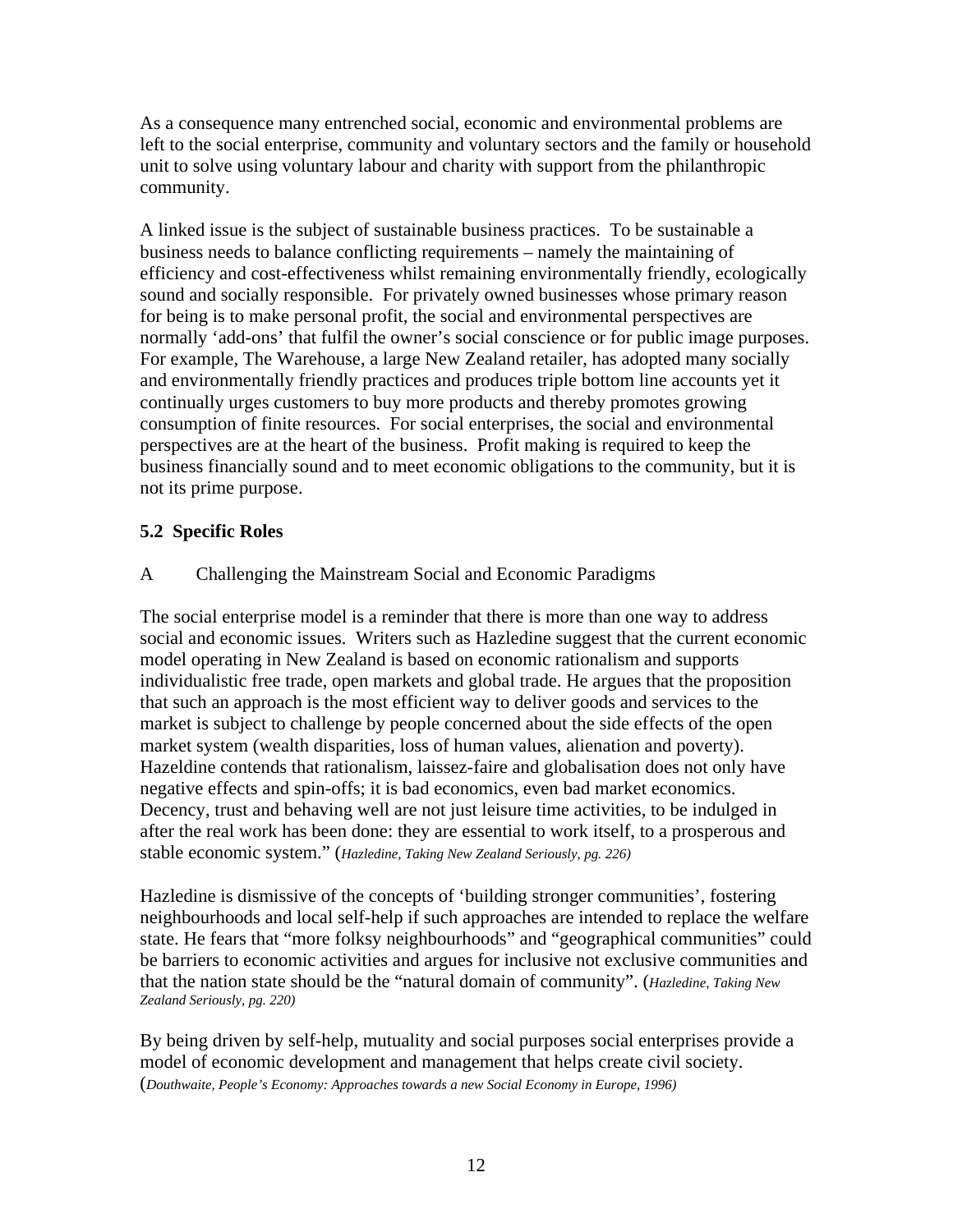Lewis argues that the social economy puts the local context into the global economy by suggesting that people think locally and act globally. The social economy model suggests that economics should be rooted within the social context in which human beings live out their lives rather than the vice versa. At the same time it requires linkages and alliances to build a solidarity economy at the global level as suggested in the figure below:



*(Lewis, Going Glocal, Making Waves, 2004 Pg 40)* 

### B Indigenous Businesses

A number of businesses run by indigenous people including Maori and Pacific peoples can be described as social enterprises as their mission is not to achieve individual profit but to achieve group wealth and well-being. The concept of a social enterprise having two purposes to achieve both a business and a social mission sits more comfortably with people from such ethnic backgrounds. *(Tahu Potiki, CEO, Ngai Tahu, Christchurch Press 5 February 2005 and Mark Solomon, Chairman, Te Runanga O Ngai Tahu, Personal Communication).* 

## C Maintenance and Retention of Local Ownership

There is a significant group of people who, if given the choice, will choose to support locally owned businesses in preference to external or foreign owned businesses. This support appears to be more evident in the areas of land and infrastructure ownership than the wholesaling and retail industries.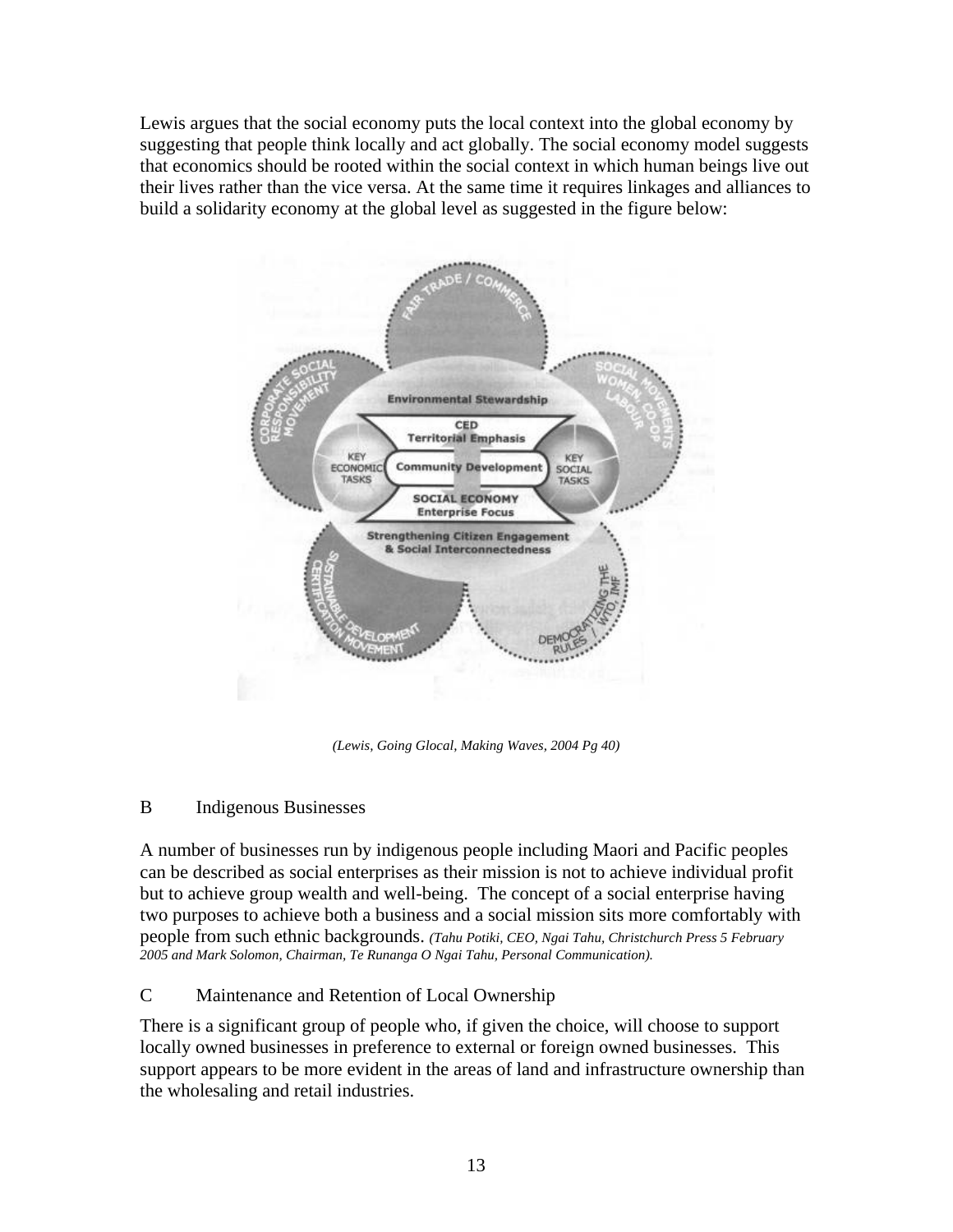Economists frequently argue that the New Zealand economy pays an interest loading due to its small scale and non-diversified economy (*National Bank Rural Report Economics March 2005)* yet the remedies frequently suggested involve strategies that seemed destined to make the problem worse. CED helps to diversify the local economy through business creation and retention, encouraging the purchase of NZ made goods and services, increasing the level of NZ owned businesses and assets thus helping to reduce the level of "invisibles' paid to overseas firms and financiers.

#### D Macro Economic Outcomes

The economic performance of New Zealand in the 'neoclassical economic' period 1985 to 1999 was mixed. The positive outcomes were low inflation, budget surpluses, repayment of government debt and reduction in government expenditure as a percentage of GDP. The negative outcomes were low economic growth, growing trade and balance of payments deficits, the failure to improve international competitiveness, high levels of unemployment and no improvement in the living standards for all New Zealanders *(Kelsey,J., Reclaiming the Future: New Zealand, 1999. Hazledine, Taking New Zealand Seriously)* 

Since 2000, despite greater government intervention, higher levels of economic growth and reduced unemployment, the low levels of productivity and high trade and balance of payments deficits have remained. Wealth redistribution has continued to be from the poor and middle classes to the rich while the economic gap between Maori and non Maori has widened. (*Statistics NZ, 1999. Waldergrave et.al 1996, Te Puni Kokiri 1998)*

Kelsey argues that "New Zealand governments that sought to put the ideology of globalisation into practice believed they could reshape the country's economic, social and cultural existence to fit an economic theory. Market failures, Treaty rights, economic decline, social distress and public opposition were all swept aside by the free market evangelists, supported by elites eager to defend the gains and opportunities they had secured. Yet those human realities did not disappear." (*Kelsey, Reclaiming the Future, 1999, pg. 384),* 

Social enterprises and CED through local ownership, retention of profit in the community, ability to attract and leverage local capital and utilisation of the local asset base can play a part in addressing the negative micro and macro economic issues facing New Zealand.

#### E Creative Industry Development

In emerging creative industries, such as the New Zealand film industry, social enterprises play a vital role of creating the infrastructural support necessary for a film company to produce a film. For example, Film South was instrumental in securing the filming of *The Lion, The Witch and The Wardrobe* in the Canterbury district.

#### F Tourism Development

In New Zealand, in addition to developing such tourist icons as Kaikoura Whalewatch social enterprises have often been at the forefront of developing rural based tourism by: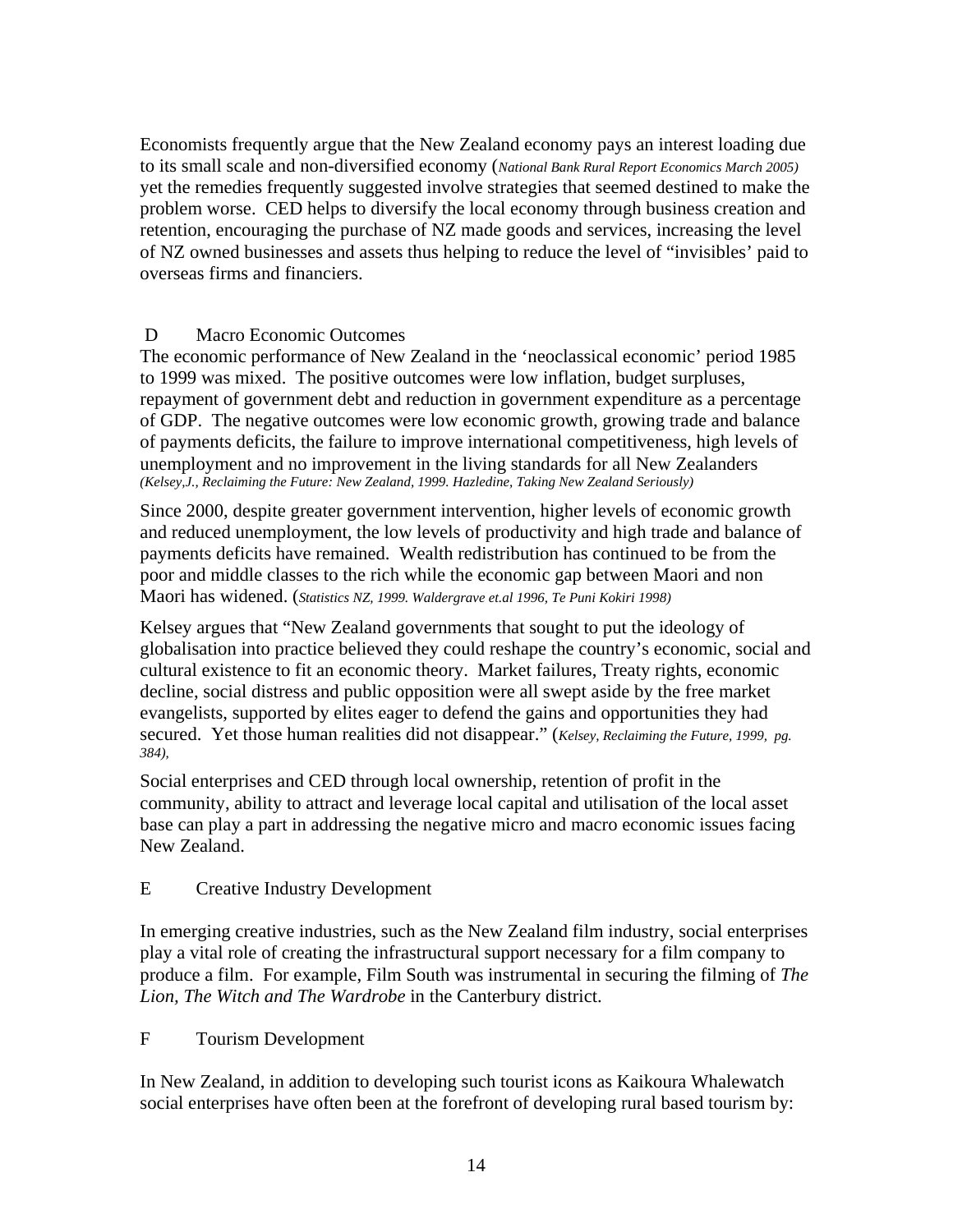- maintaining essential services such as service stations, food outlets, toilet facilities
- forming tourism boards/councils
- developing and using existing natural and human resources by developing a tourism product (eg. the Palmerston Butterfly Farm)
- developing tourism accommodation such as hotel, backpacker, home or farm stays
- creating events such as food, wine and music festivals
- running visitor support services such as tourism information offices
- creating new businesses and new jobs.

# **6.0 Why Does Community Economic Development Struggle in New Zealand?**

Since the Second World War the history of CED in New Zealand has been largely that of an outsider to the mainstream of economic and social development with the emphasis and timing of support from central and local government, government agencies, the private sector and the third sector largely based on pragmatism rather than any coherent ideological commitment to CED.

Politics and social attitudes in New Zealand are dominated by pragmatism which results in centralists governments being elected on moderate or conservative policy platforms. CED and social enterprises provide a challenge to the conservative view of economic development and where the conservative view holds supremacy CED can be marginalised. CED poses a threat to the existing power hierarchy and this is one explanation of the lack of support it receives from establishment groups.

Successive New Zealand governments have demonstrated limited commitment to CED and this can be illustrated by the history of the only specialist government agency set up to work in this field in recent times. When CEG was closed by the Labour Government in early 2005 some of its funding was redistributed to various government departments, especially Work and Income new Enterprising Communities division whose stated purpose was "to help communities to create local employment opportunities and to address skills issues by developing community owned businesses." and "The main change we have made to the programme is to strengthen the focus on labour market outcomes." and "Our priority is to work with organisations that can show they will be making a measurable difference to their local economy." *(Enterprising Communities, May 2005 pg. 1)* The opposition applauded the decision to close CEG as it had been highly critical of many of CEG's programmes. With such a volatile history and lack of political support it is a credit to CEG and its staff that it achieved many positive outcomes.

The response from local government towards CED and social enterprises is also nonsupportive despite the fact that the Local Government Act requires all New Zealand councils to develop Long Term Council Community Plans (10 years) that focus on social, economic, environment and cultural activities. The Plans are also required to include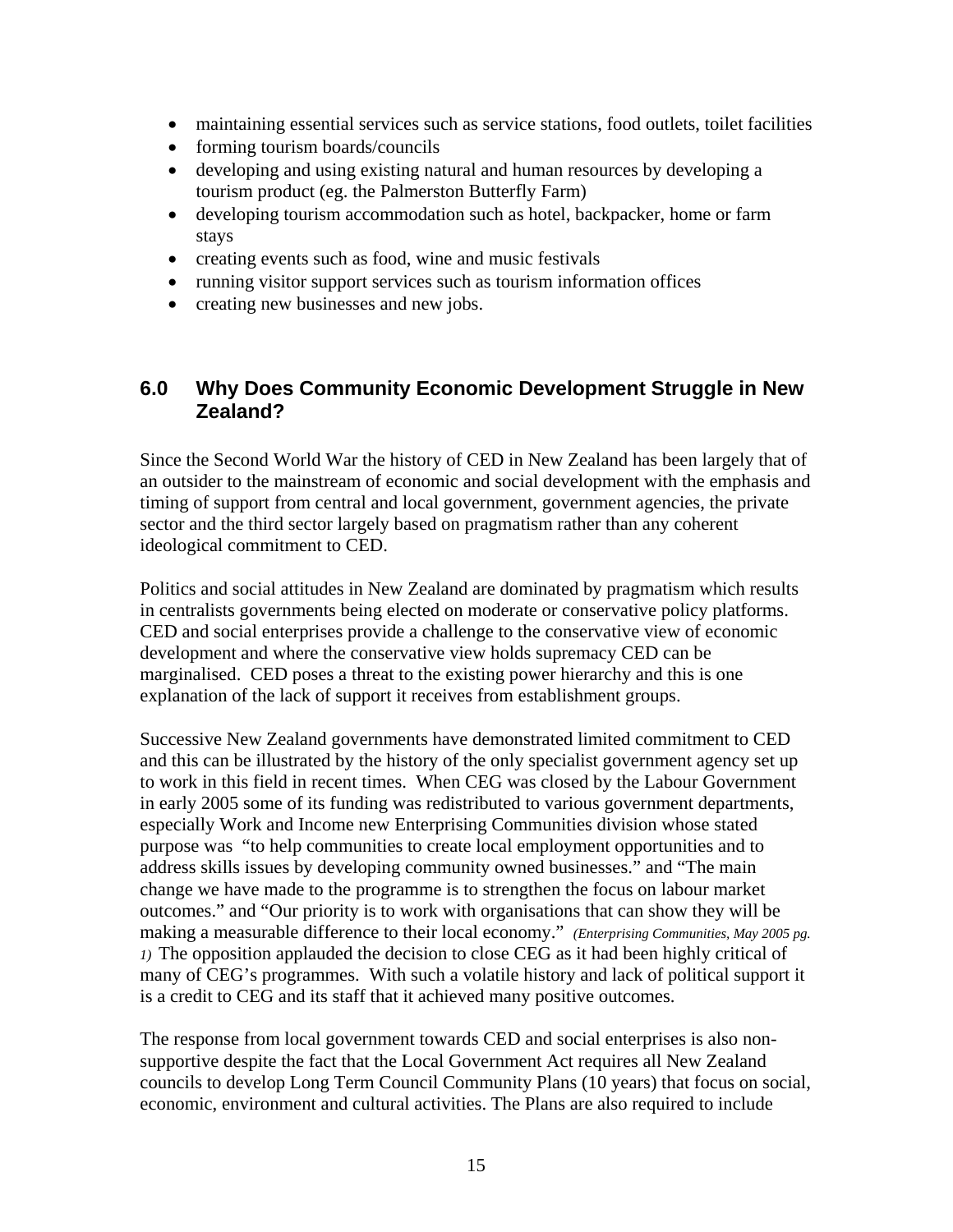strategies to improve citizen participation in the democratic process. By treating each area separately the key linking role of CED and social enterprises is lost. No new initiatives appear to be forthcoming on public procurement strategies such as happened in the UK *(DTI, Public Procurement: A Toolkit for Social Enterprises 2003)* to assist social enterprises.

Since the 1980s the New Zealand private sector has been dominated by big business, overseas owned, a belief in the primacy of the market and limited government involvement in business. It tends to view entrepreneurs as only people working in the business sector " I think we are seriously short of true entrepreneurs. By entrepreneur I mean the person with enough commercial expertise to take the bright idea and turn it into a viable commercial enterprise." *(Bevan Graham, Chief Executive, EDANZ, NZ Herald, 5 Dec 2005)* Community involvement in any aspect of business is seen as an impediment to businesses. Business, including banks and financial institutions, tend to view any community run business as not being a "real business" and considers that the role of the third sector should be limited to social service delivery to the needy and funded by philanthropic organisations.

The New Zealand media's attack of CEG verged on the hysterical given the level of public money allegedly misspent. Headlines included "Govt. axes hip-hop travel fund" and the accompanying article listed four "trips" worth a collective sum of \$58.410. (*The Press,2 July 2004)* The subsequent inquiry into this and other CEG grants by the Labour Department and the Auditor General found no misspending. The amount of money involved was small compared to the wastage of public money by other government departments on various programmes and projects. For example, the \$140 million overspent on two new prison facilities at Springhall and Milton (*Christchurch Press, 19 January 2006)* or even Work and Income's payment of \$500,000 to train 150 people in early 2002 who were then employed by Jack Links, a US owned company which laid off 102 workers in January 2006. Both sets of spending were vigorously defended by the government with in the latter case Minister Anderton stating that "...the grant had saved the taxpayer nearly \$2 million in unemployment benefits" and "These Kiwis will have gained useful skills and work habits." (*Christchurch Press 26 January 2006)* The media, which claims to represent the public interest, when reporting on the third sector appears to have a strong bias towards negative rather than positive stories.

Government department officials appear to be reluctant to support CED and social enterprises. In New Zealand social enterprises are explicitly excluded from access to publicly funded mainstream business schemes, advisory services, training, venture capital schemes run by the Ministry of Economic Development and their service delivery arm New Zealand Trade and Enterprise. Officials from the Ministry, when questioned, simply state "why should we be concerned with not-for-profit organisations. We deal with firms operating in the real world of private for-profit business. If CED and social enterprises are given any space they are put into the social development arena which fails to understand the role and needs of the social economy sector. In addition, staff frequently lack the necessary skills, experience and knowledge to properly assess or assist social enterprises. For example, Work and Income Enterprising Communities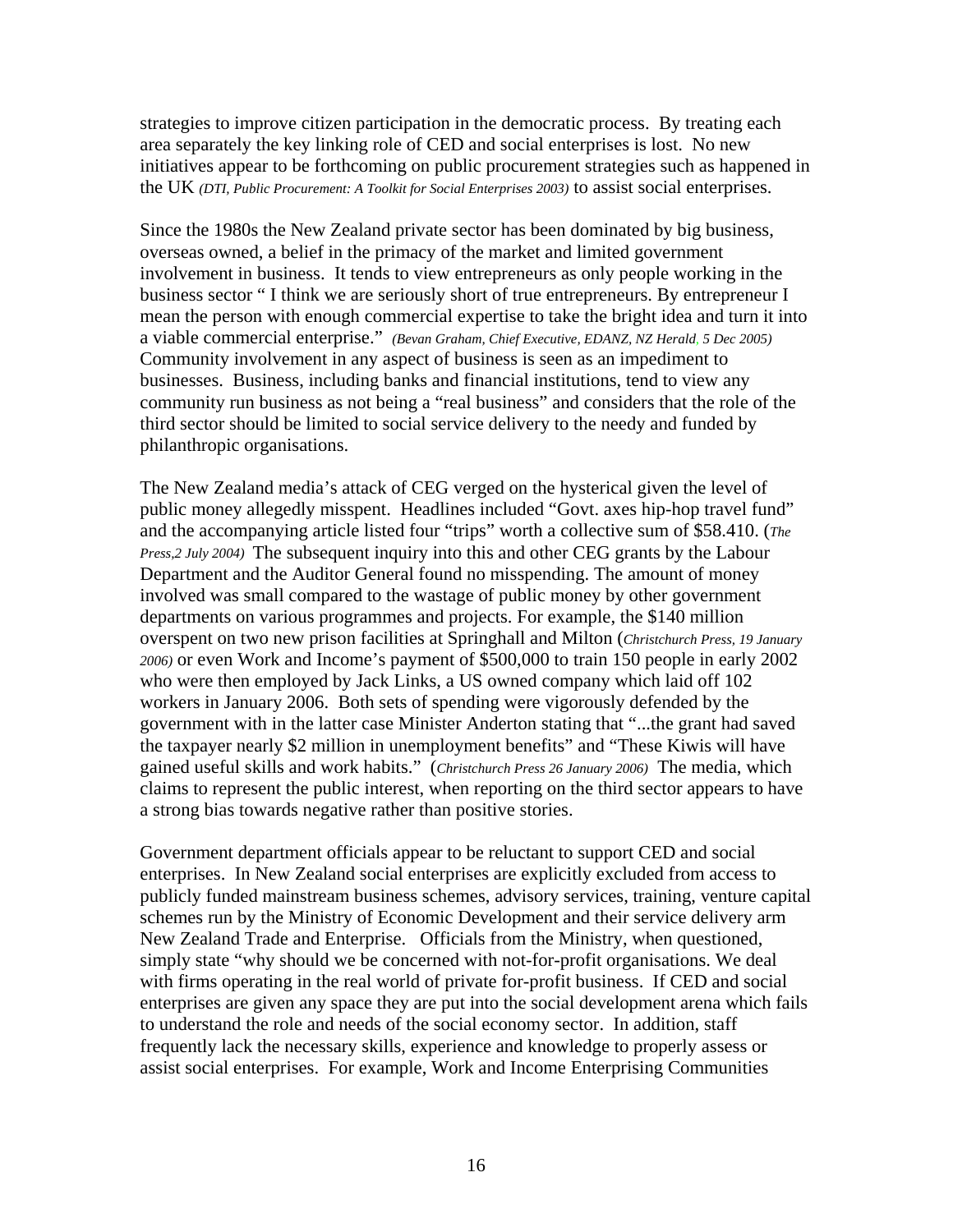despite having well-paid and resourced staff send all applications to external agencies (normally for-private profit businesses) for final business plan approval.

The academic community in New Zealand tends not to have seen CED and social enterprises as an important area of study. However, there are pleasing signs of some softening of attitudes and this conference and new courses on economic development and not-for-profit management are examples. Nevertheless there is still considerable room for improvement. No New Zealand equivalent of the CEDTAP (The Community Economic Development Technical Assistance Program)*,* based at Carleton University, Canada exists.

The philanthropic community in New Zealand has tended to be orientated towards grants and donations to charitable social services organisations for operating and occasionally capital projects. This approach has, and will continue to work well, for organisations, that have no ability or desire to become self-financing. However, for social enterprises the traditional grant approach maintains dependence and undermines their efforts to become self-sustaining and self-sufficient. A different funding model using loans and equity funding is required. Jeffs has suggested the integrated funding model below that recognises the gap between programme/project funding, commercial funding and equity funding.



*©Lindsay Jeffs 2004* 

The community and voluntary sector in New Zealand is dominated by social service organisations who often view social enterprises with suspicion as they consider that they represent a commercialising of the sector and are a further method of the state withdrawing from the provision of public services. Unfortunately, due to a misunderstanding of the roots of CED and social enterprises, and the key social and economic tasks that they are attempting to achieve little progress has been made in

*<sup>(</sup>Jeffs, How Community Trusts Can Assist Social Enterprise Development, 2005)*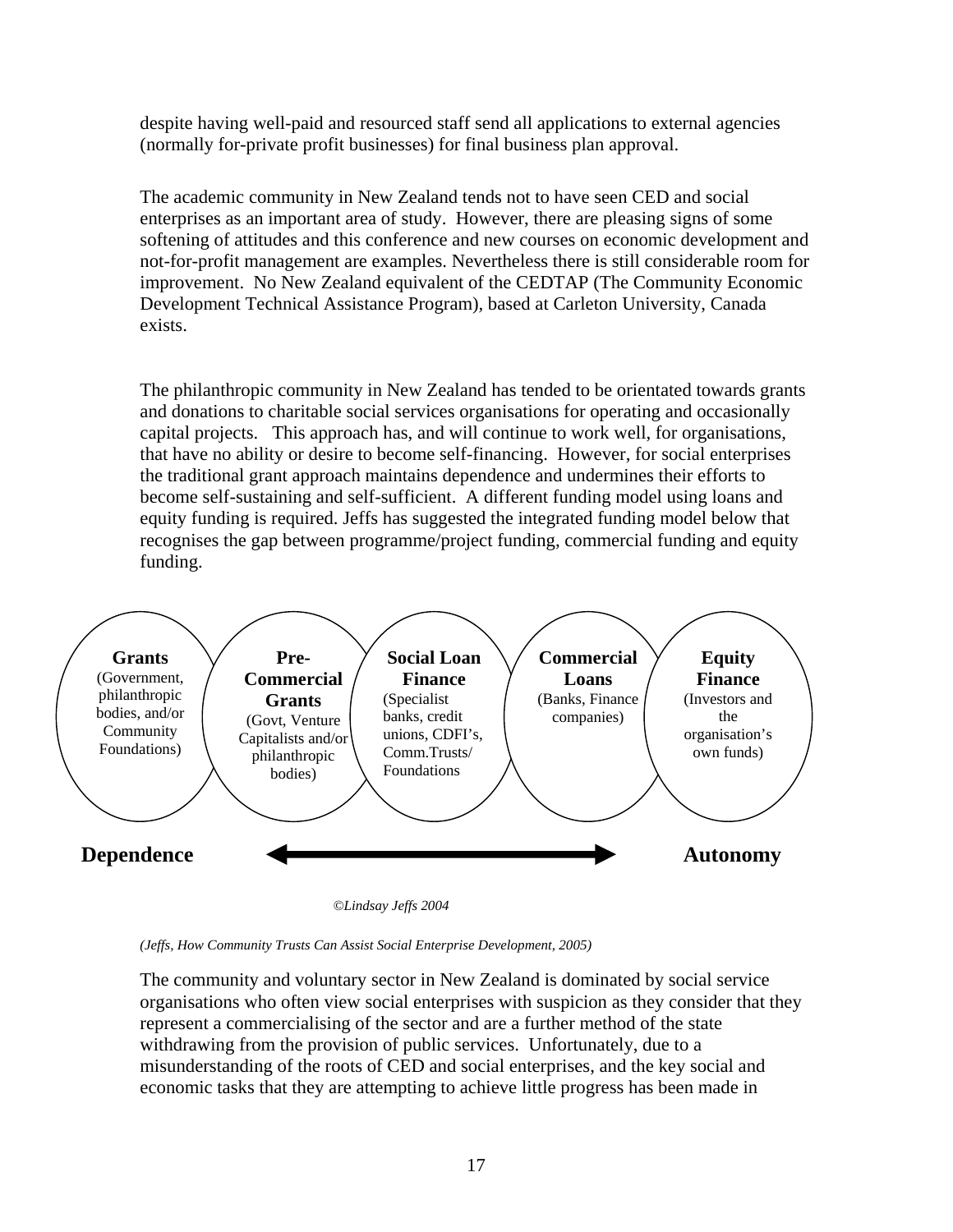gaining support from third sector bodies. There is a disconnect between NGOs working in the social, economic, cultural and environmental sectors.

CED organisations and social enterprises have been slow to form sustainable networks in New Zealand and with the demise of CEG no public funds are available to encourage such developments. The few organisations that existed, such as Small Business Enterprise Centres of New Zealand, COMMACT Aotearoa, and the South Island CEO Network, have either been disbanded or gone into recess. This situation is in stark contrast to that existing in the UK and Canada where national, regional and local networks either exist or are being encouraged to form with financial support from central and local government, the philanthropic community and sometimes the business sector.

CED and social enterprises being based on radical political ideologies receive support from the establishment in New Zealand only in times of economic and social upheaval such as times of high unemployment. New Zealand communities likewise tend to use the model when they are under stress and collective, self-help and mutual action is required for survival. The use of CED and social enterprises as an emergency approach to social and economic development fails to acknowledge and utilise its history of past success and its future potential.

# **7.0 Pathways for Community Economic Development & Social Enterprise Success**

Community development practitioners such as Peter Kenyon (Australia) *(www.bankofideas.com.au)* consider that CED requires four building blocks – community enterprises, community banking, community foundations and community leadership.

Other writers such as Lewis (Canada) state community development requires the enabling 3 C's of capacity building, credit access and competence. *(Lewis, The End of the Beginning, Making Waves, 2004 Pg.2)*

Pearce argues that the concepts of community development, CED and co-operative development are increasingly becoming merged and "…the term 'CED' is no longer useful, perpetuating, as it does, the separation of economic from social." (*Pearce, Social Enterprise in Anytown, pg 83)* This appears to be a logical development.

Schorr suggests that successful CED initiatives in the USA have four things in common:

- Combining strategic action in a number of areas economic, physical development, service and educational reform and community building.
- Relying on the community's own resources and strengths to build change.
- Drawing on outside resources private and public funds, professional expertise and new partnerships that bring clout, influence and technical assistance.
- Focusing on long-term outcomes.

(*Schorr, Common Purpose: Strengthening Families and Neighbourhoods to Rebuild America, 1997)*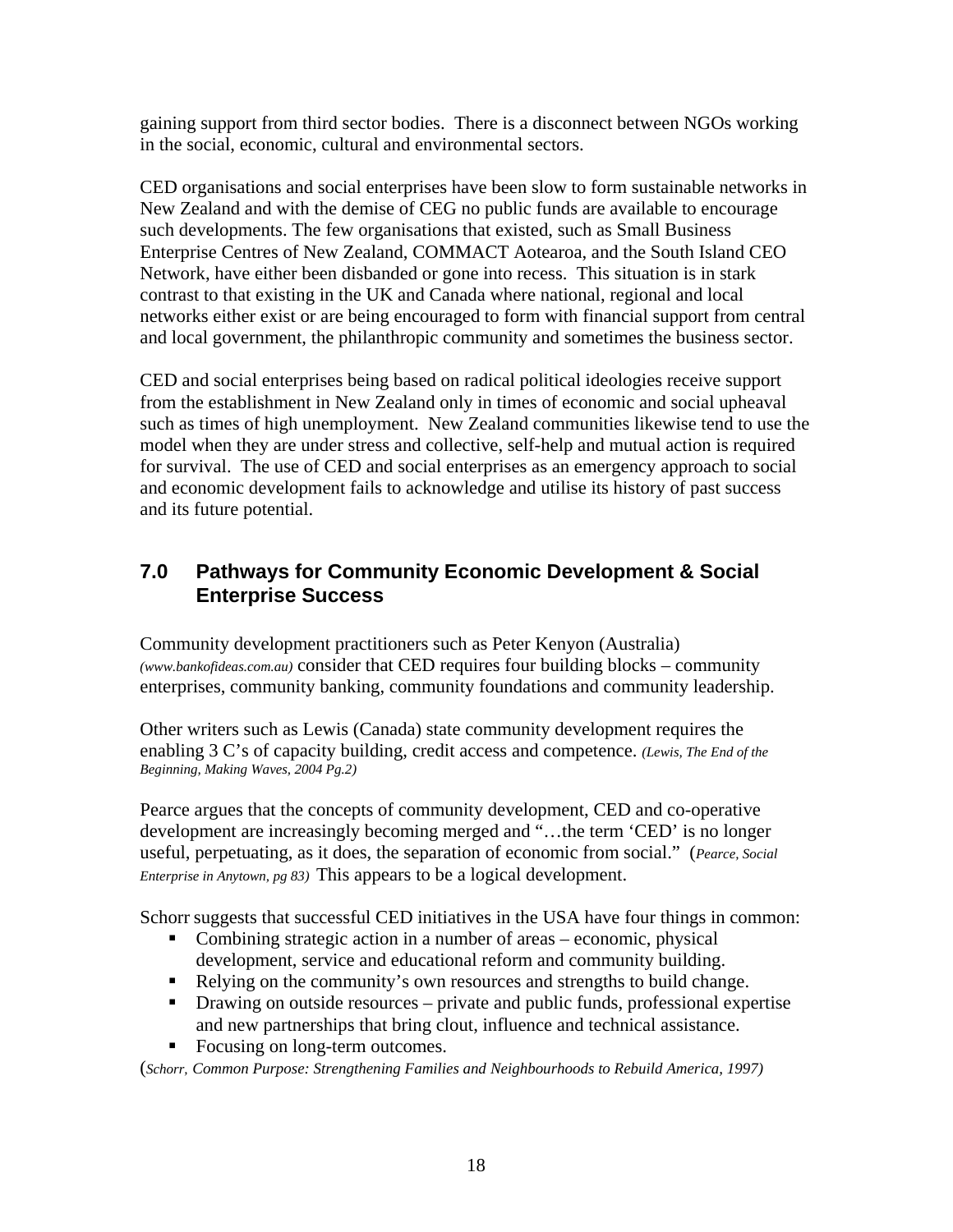France reports that in New Zealand, based on the experience of CEG, there are eight key processes involved in community employment (rather than economic) development, namely:

- strategic planning including planning for sustainability
- consultation with willing and supportive local people
- partnerships between the community, private and public sectors
- capacity building for individuals and organisations
- **Example 1** leadership and community entrepreneur development
- local ownership
- networking with existing and new groups
- evaluation and risk management.

*(France, What is Community Development, 1999)*

Byrne reports that CEG used a five step model of community group development namely:

- Planning participants develop a vision for the future
- General support information and advisory support from field workers and the provision of funding
- Consolidation partnerships are developed with other stakeholders
- Sustainability the community is able to sustain the continuance and future development of the project.
- Independence project becomes independent from government support.

*(Byrne, Literature Review on Community Development, 1999)* 

For social enterprises to flourish in New Zealand an enabling environment is required. Such an environment includes:

- Government awareness and understanding of the contribution social enterprise can make to the economy.
- Central and local government awareness and understanding of the unique characteristics of social enterprises.
- Specific legislation regarding legal structures for social enterprises.
- Specific legislation regarding taxation issues for social enterprises.
- Amendments to charity laws, trustee liability and existing organisation constitutions that restrict borrowing by social enterprises.
- Review of the role of the proposed New Zealand Charities Commission to ensure it is competent to deal with the issues relating to the establishment and operation of social enterprises.
- Revised compliance requirements for obtaining grant/loan funding and outcome reporting.
- Advisory and assistance schemes to assist social enterprises to protect their intellectual property, develop branding strategies and franchise or licence opportunities.
- Encouragement of Community Trusts to develop an investment culture perspective, provide funding through community loans or loan guarantee schemes to social enterprises.
- Additional support to the emerging community development movement.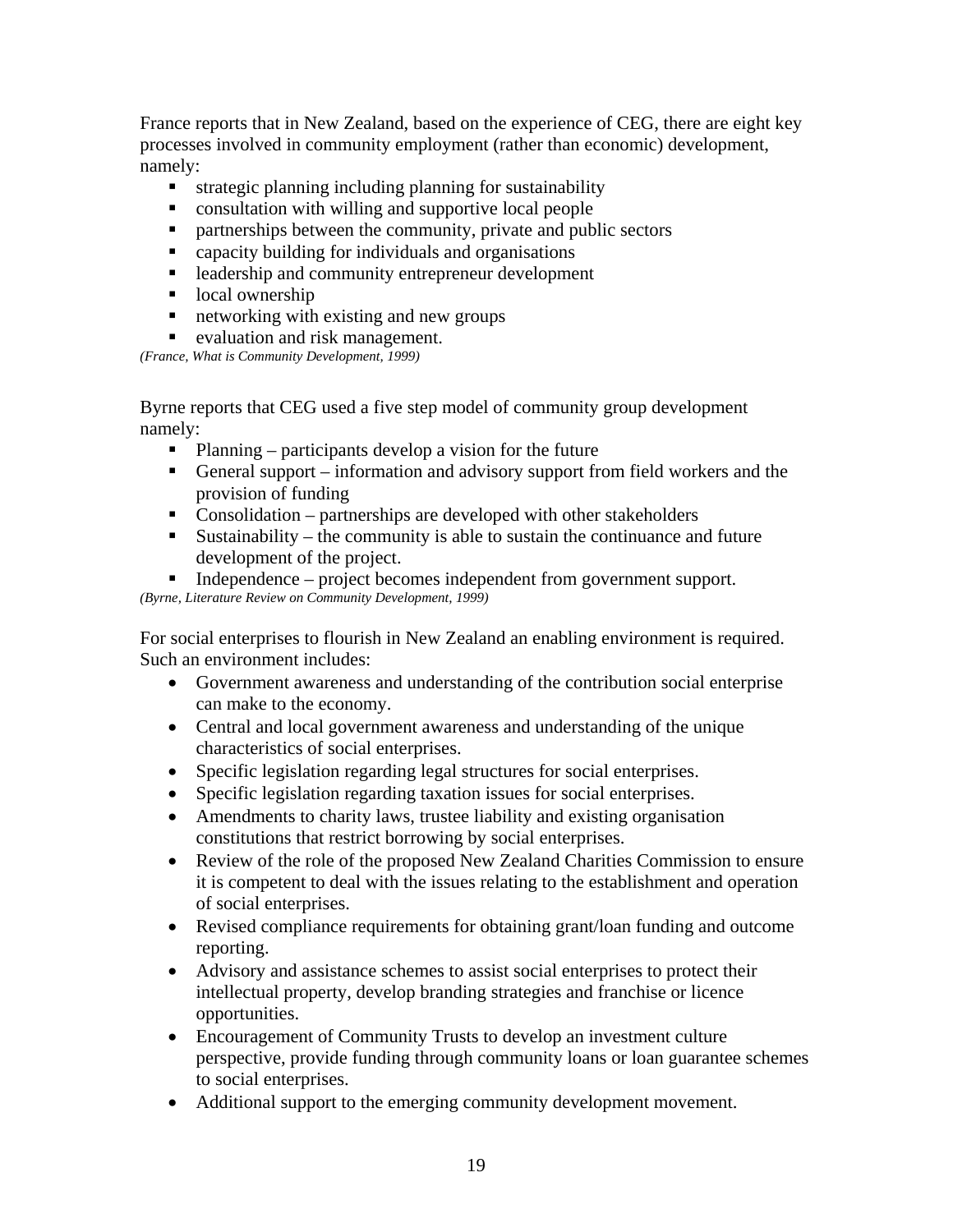- An understanding by financial institutions of the special nature of social enterprises that means normal lending criteria can not be applied.
- An understanding by funders of the special nature of social enterprises and the shift in their mentality to not penalise organisations earning revenue and profit.
- Conditions and terms of Government contracts being changed to permit a profit margin and the retention of surpluses.
- The creation of specialist financial institutions, banks and instruments that lend specifically to social enterprises.
- An attitude change in not-for-profit organisations to the mind set that making a profit is acceptable.
- Encouragement of risk taking and innovation throughout the sector by the organisations themselves, government departments and funders.
- Creation of networks of social enterprises at national, regional and local levels so that individuals and groups can share learnings and experiences in operating social enterprises.
- Specific government funding for the 'front end' of social economy projects such as feasibility studies, business planning, initial market trials prior to other financial institutions or philanthropic organisations investing in the enterprise.
- Specific training for social entrepreneurs and social enterprises staff provided by people who have expertise in the not-for-profit sector, not by for-profit organisations or individuals.
- Recognition of the dual social and business missions of social enterprises. To achieve both goals successfully requires particular expertise, skills and knowledge by both governance and management.
- Specific governance training for people involved in social enterprises.
- Development of techniques by which successful social enterprises can be replicated in other communities whether they be a geographic or interest based group.
- Creation of specialist accountability tools that can measure the dual mission of social enterprises such as social accounting and auditing, triple bottom line reporting.
- Local and central government mechanisms to encourage social enterprises to be involved in public procurement tendering processes such as waste minimisation.
- Support to assist the formation of vertical and horizontal clusters of social enterprises to achieve economies of scales for public procurement tendering, exporting and bulk buying.
- A specific government department that has responsibility for social enterprises such as UK's Department of Trade and Industry, Social Enterprise Unit.
- A Minister or Cabinet Member who has a specific responsibility for the social economy and social enterprises.
- Development of tools to measure the economic impact of social enterprises in the national and local economy. Such tools also need to be extended to measure employment, social, environmental and cultural impacts.
- Encouragement of tertiary and research institutions to undertake research into the social economy and social enterprises.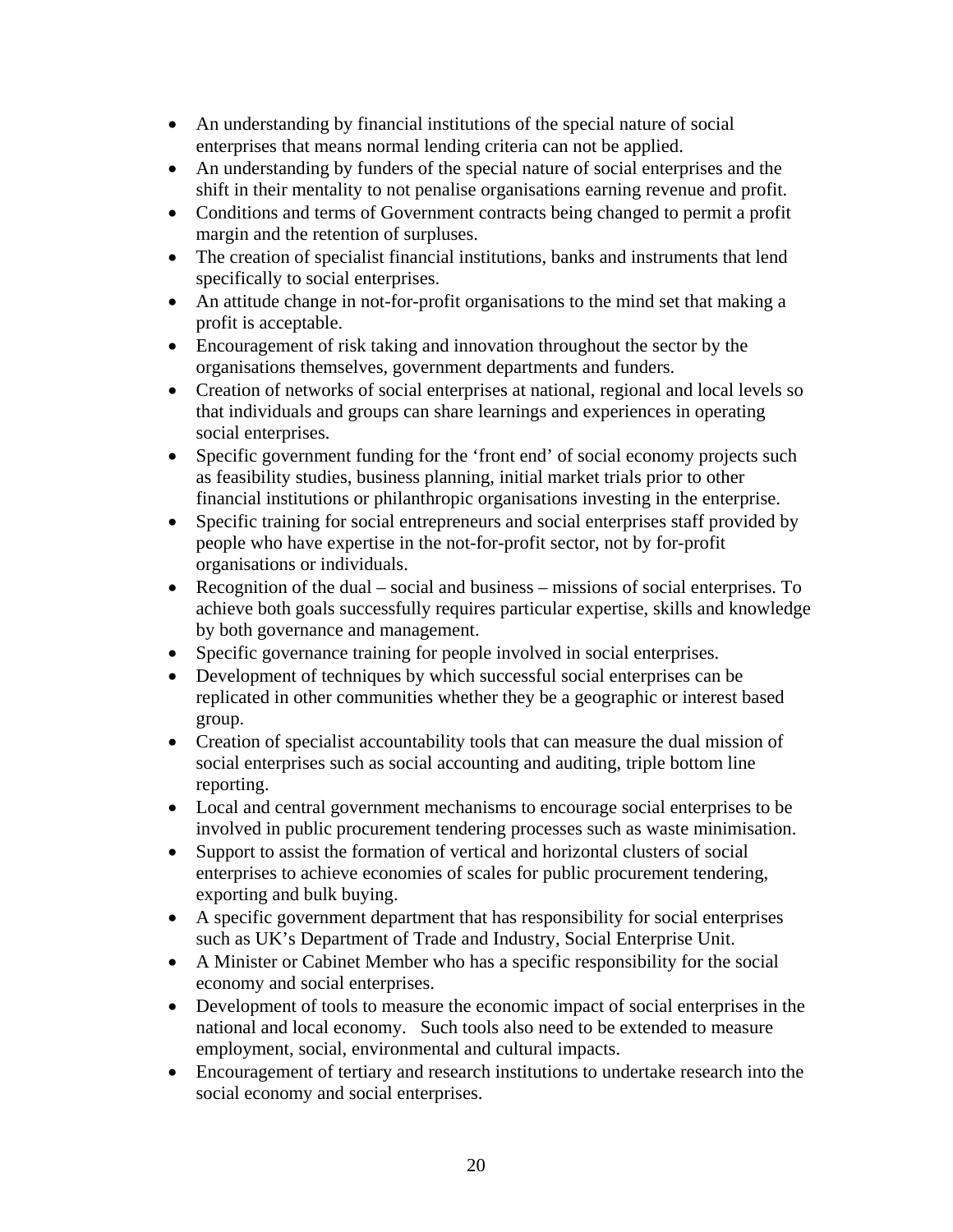- Creation of formal mechanisms such as annual awards to recognise achievement egg. Best Social Enterprise Award and Young Social Enterprise Manager Award .
- Facilitation of the promotion of the social economy and social enterprises
- Encouragement of young people to seek involvement and work in the social economy.
- Expansion of enterprise training in schools and tertiary institutions to include the management of not-for-profit organisations and specific social enterprise training.
- Establishment of a national lobby group for social enterprises.
- Establishment of a venture capital industry that focus specifically on social enterprises and includes "social angel investors" *(investors who do not expect a financial return on their investment)*.
- Promotion of and understanding of common terms used in the social economy and the social enterprise sector.
- Expansion of the lending criteria of credit unions, building societies and ethical financial institutions to permit lending to social enterprises.
- Encouragement of strategic partnerships between first, second and third sector operators and investors.

Without the creation of such an enabling environment the provision of more accessible or greater funding will not result in a healthier social enterprise environment. Support is also needed to build the internal organisational capability and capacity including human, personal, financial, social, cultural and physical assets. Assistance with the establishment of proper, internal organisational policies, procedures and systems covering not only operational matters but regulatory and compliance issues are also required.

# **8.0 Conclusion**

CED and social enterprises provide a template, a coherent vision of the means of creating a sustainable future as differentiated by the outdated economic models advocated by the private, business and government sectors. These sectors have not responded well to the issues and challenges offered by CED and social enterprises. Instead the have dismissed CED due to their economic, social, power and ideological commitments to the current free market agenda leaving core social and economic service providers depending for their survival on the maintenance of dependency of either the individual or the community.

Without an integration of community development and social enterprises into mainstream economic, social, environmental and cultural policy and strategy development New Zealand will turn its back on a tried and proven approach to development and the engagement of citizens in entrepreneurial activities which help to build an inclusive civil society.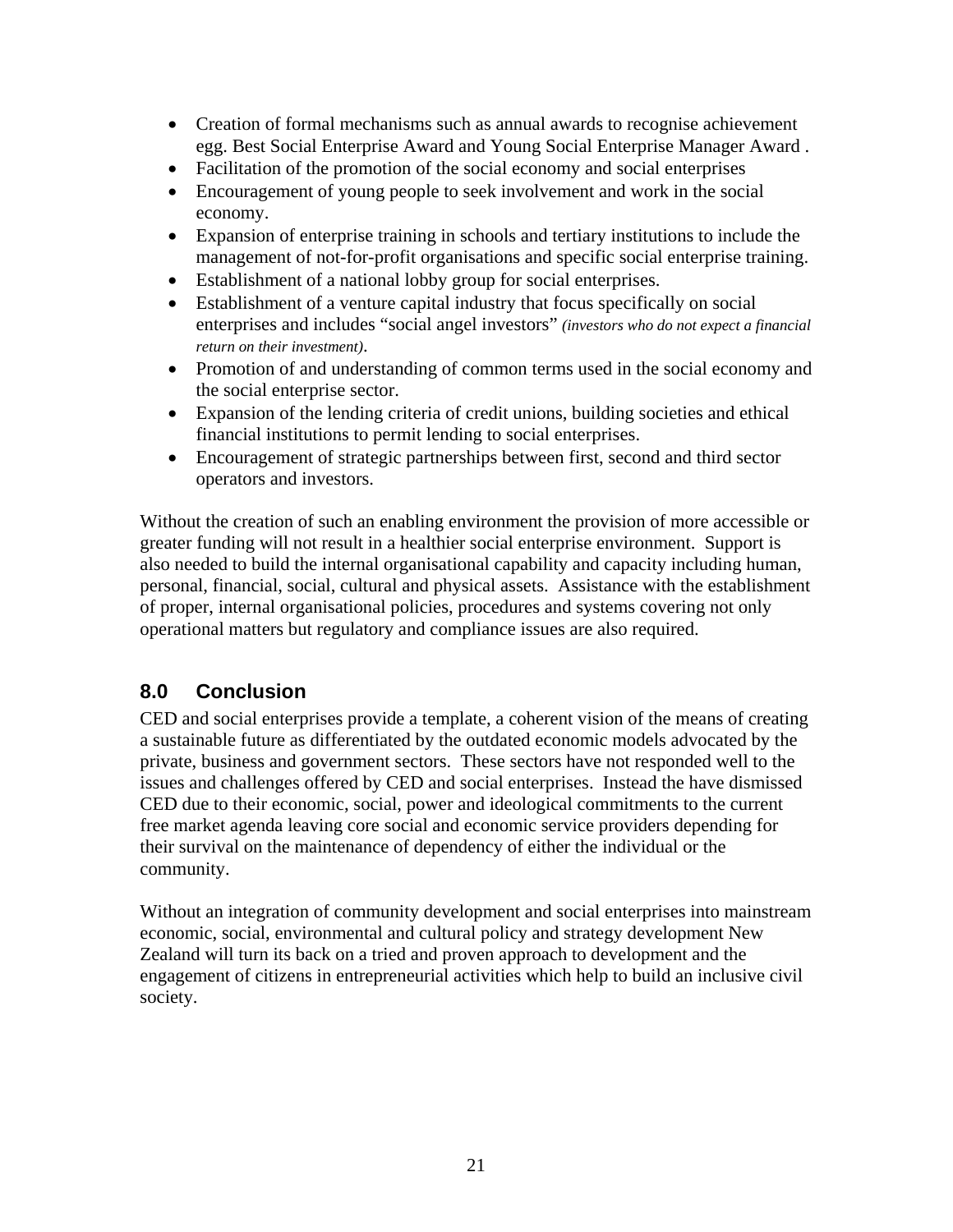## **References**

Baradat*,* L., *Political Ideologies: Their Origins and Impact,* Prentice-Hall International*,*  London,1994

Barlett*,* L., *[Smart City: Social Entrepreneurship and Community Engagement in a Rural](http://www.engagingcommunities2005.org/abstracts/S56-bartlett-l.html)  [Regional City](http://www.engagingcommunities2005.org/abstracts/S56-bartlett-l.html),* International Conference on Engaging Communities, Brisbane, August 2005

Birkholzer, K., *Social Economy, Community Economy and Third Sector: Fashionable Slogans or Building blocks of the Future,* Bauhaus Dessau Foundation (Ed.), *Peoples Economy: Approaches Towards a New Social Economy in Europe,* Bauhaus Dessau Foundation, Dessau, 1996.

Botsman, P., & Latham M., (Ed.) *The Enabling State: People Before Bureaucracy,* Pluto Press, Annandale, Australia, 2001).

Byrne, J, *Literature Review on Community Development,* New Zealand Department of Labour Occasional Paper Series, Occasional Paper 1999/6, Wellington, November 1999.

Cabaj, M, *CED & Social Economy in Canada - A People's History,* Making Waves, Vol 15, No 1, British Colombia, Spring 2004.

CEDTAP (The Community Economic Development Technical Assistance Program) "*Help people who are already helping themselves, and the results can be remarkable",*  Carleton University, 2004

Creggan Enterprises, *Community Enterprises Case Study*, CEL, Derry, Northern Ireland.

Department of Enterprise, Trade and Industry, *Developing a Successful Social Economy: NI Government's Three-Year Strategic Plan 2004-2007. Action Plan 2004-2005.* Northern Ireland, 2004.

Department of Trade & Industry (UK), Social Enterprise: *A Progress Report on Social Enterprise: A Strategy for Success*, Department of Trade & Industry, London, 2003.

Department of Trade & Industry (UK), *Public Procurement: A Toolkit for the Social Enterprise Sector*, Department of Trade & Industry, London, 2004.

Douthwaite, R., *Developing a Parallel,* Bauhaus Dessau Foundation (Ed.), *People's Economy: Approaches Towards a New Social Economy in Europe, Bauhaus Dessau* Foundation, Dessau, 1996.

Easton, B., *In Stormy Seas: The Post-War New Zealand economy, Otago University Press,* Dunedin, 1997.

France, M, *What is Community Development?,* New Zealand Department of Labour Occasional Paper Series, Occasional Paper 1999/7, Wellington, December 1999.

Graham, B, Chief Executive, EDANZ, NZ Herald, 5 Dec 2005)

Hazledine, T, *Taking New Zealand Seriously: The Economics of Decency.* Auckland, HarperCollins, 1998